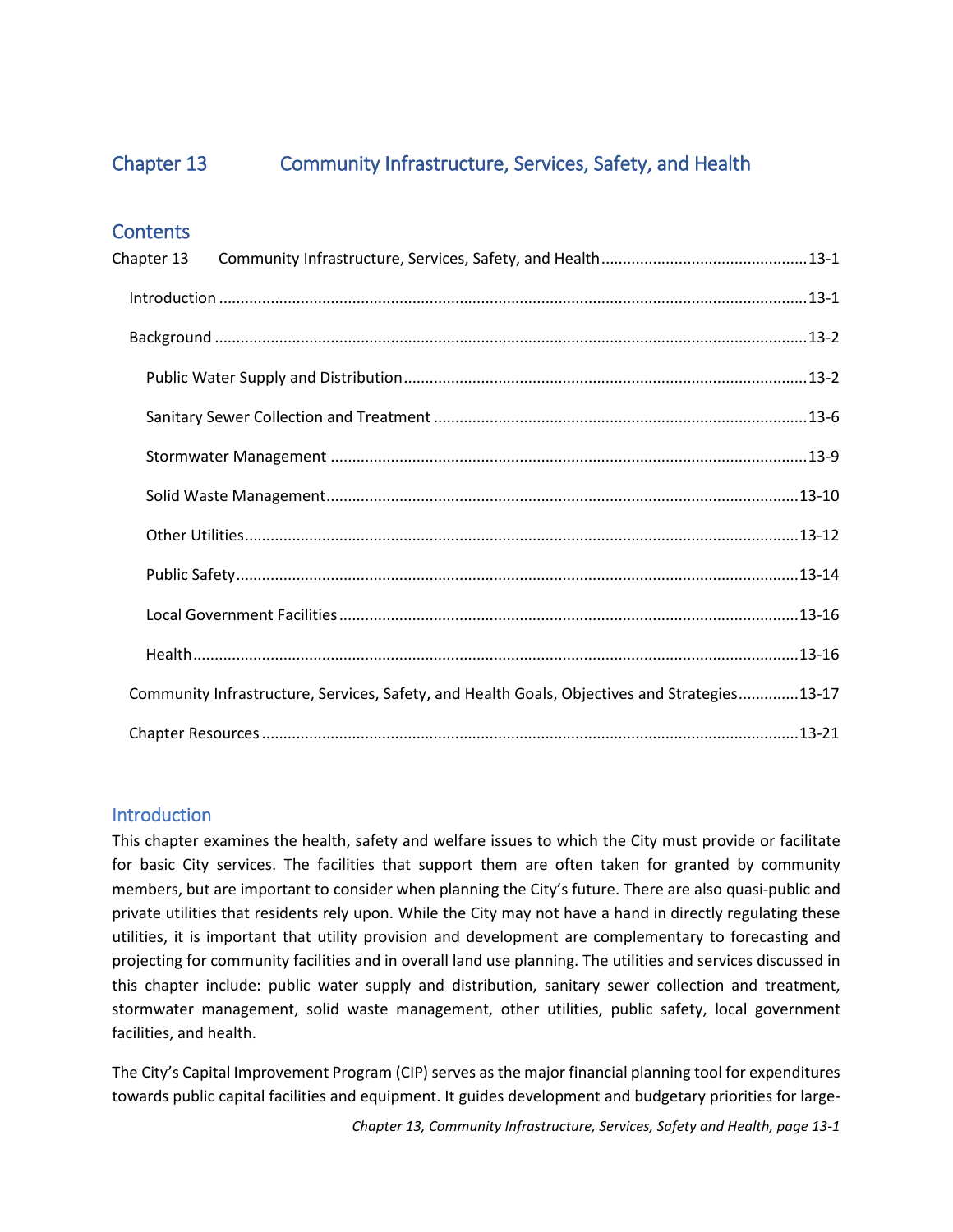# <span id="page-1-0"></span>Chapter 13 Community Infrastructure, Services, Safety, and Health

# **Contents**

| Chapter 13 |                                                                                              |  |
|------------|----------------------------------------------------------------------------------------------|--|
|            |                                                                                              |  |
|            |                                                                                              |  |
|            |                                                                                              |  |
|            |                                                                                              |  |
|            |                                                                                              |  |
|            |                                                                                              |  |
|            |                                                                                              |  |
|            |                                                                                              |  |
|            |                                                                                              |  |
|            |                                                                                              |  |
|            | Community Infrastructure, Services, Safety, and Health Goals, Objectives and Strategies13-17 |  |
|            |                                                                                              |  |

# <span id="page-1-1"></span>**Introduction**

This chapter examines the health, safety and welfare issues to which the City must provide or facilitate for basic City services. The facilities that support them are often taken for granted by community members, but are important to consider when planning the City's future. There are also quasi-public and private utilities that residents rely upon. While the City may not have a hand in directly regulating these utilities, it is important that utility provision and development are complementary to forecasting and projecting for community facilities and in overall land use planning. The utilities and services discussed in this chapter include: public water supply and distribution, sanitary sewer collection and treatment, stormwater management, solid waste management, other utilities, public safety, local government facilities, and health.

The City's Capital Improvement Program (CIP) serves as the major financial planning tool for expenditures towards public capital facilities and equipment. It guides development and budgetary priorities for large-

*Chapter 13, Community Infrastructure, Services, Safety and Health, page 13-1*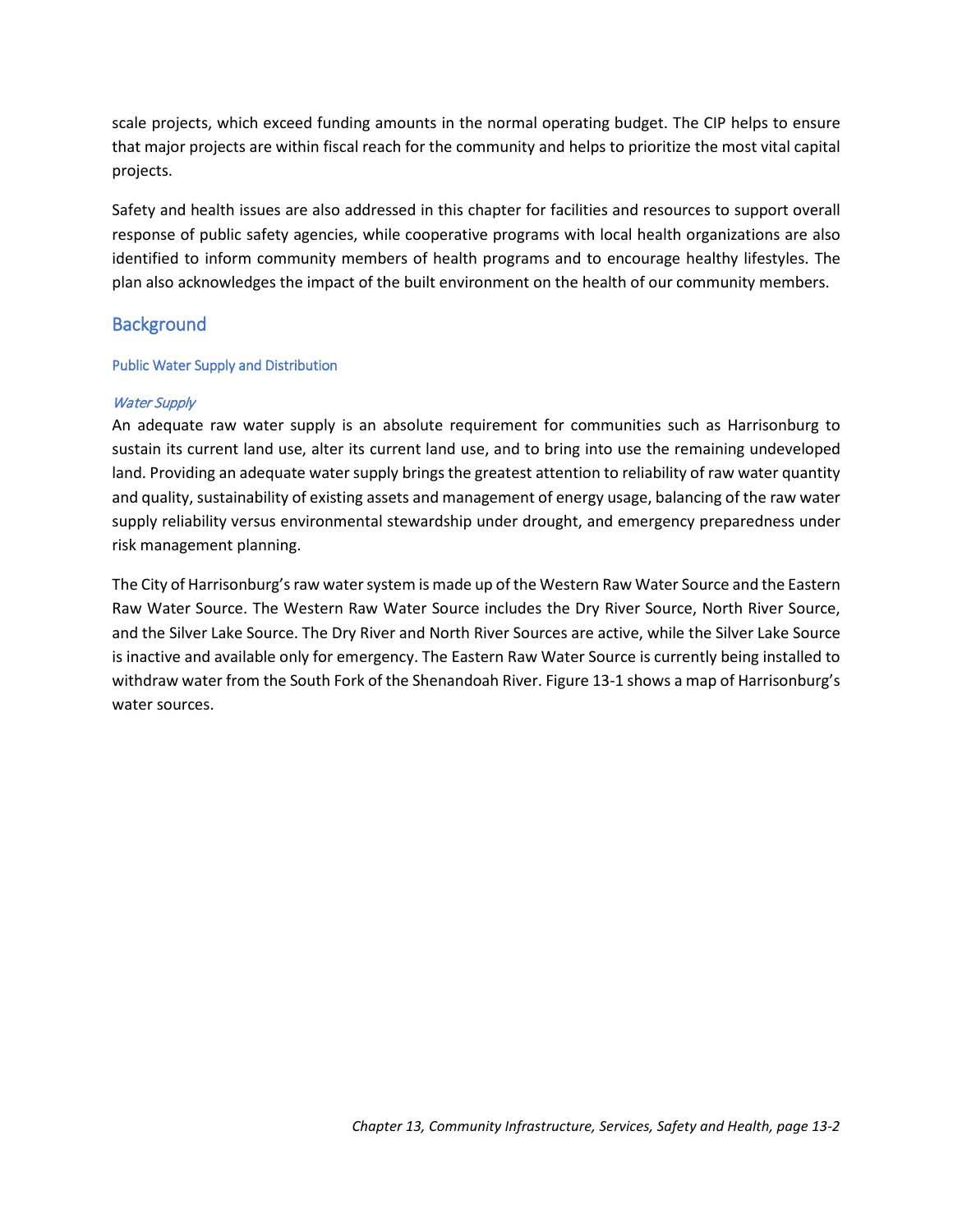scale projects, which exceed funding amounts in the normal operating budget. The CIP helps to ensure that major projects are within fiscal reach for the community and helps to prioritize the most vital capital projects.

Safety and health issues are also addressed in this chapter for facilities and resources to support overall response of public safety agencies, while cooperative programs with local health organizations are also identified to inform community members of health programs and to encourage healthy lifestyles. The plan also acknowledges the impact of the built environment on the health of our community members.

# <span id="page-2-0"></span>**Background**

# <span id="page-2-1"></span>Public Water Supply and Distribution

# Water Supply

An adequate raw water supply is an absolute requirement for communities such as Harrisonburg to sustain its current land use, alter its current land use, and to bring into use the remaining undeveloped land. Providing an adequate water supply brings the greatest attention to reliability of raw water quantity and quality, sustainability of existing assets and management of energy usage, balancing of the raw water supply reliability versus environmental stewardship under drought, and emergency preparedness under risk management planning.

The City of Harrisonburg's raw water system is made up of the Western Raw Water Source and the Eastern Raw Water Source. The Western Raw Water Source includes the Dry River Source, North River Source, and the Silver Lake Source. The Dry River and North River Sources are active, while the Silver Lake Source is inactive and available only for emergency. The Eastern Raw Water Source is currently being installed to withdraw water from the South Fork of the Shenandoah River[. Figure 13-1](#page-3-0) shows a map of Harrisonburg's water sources.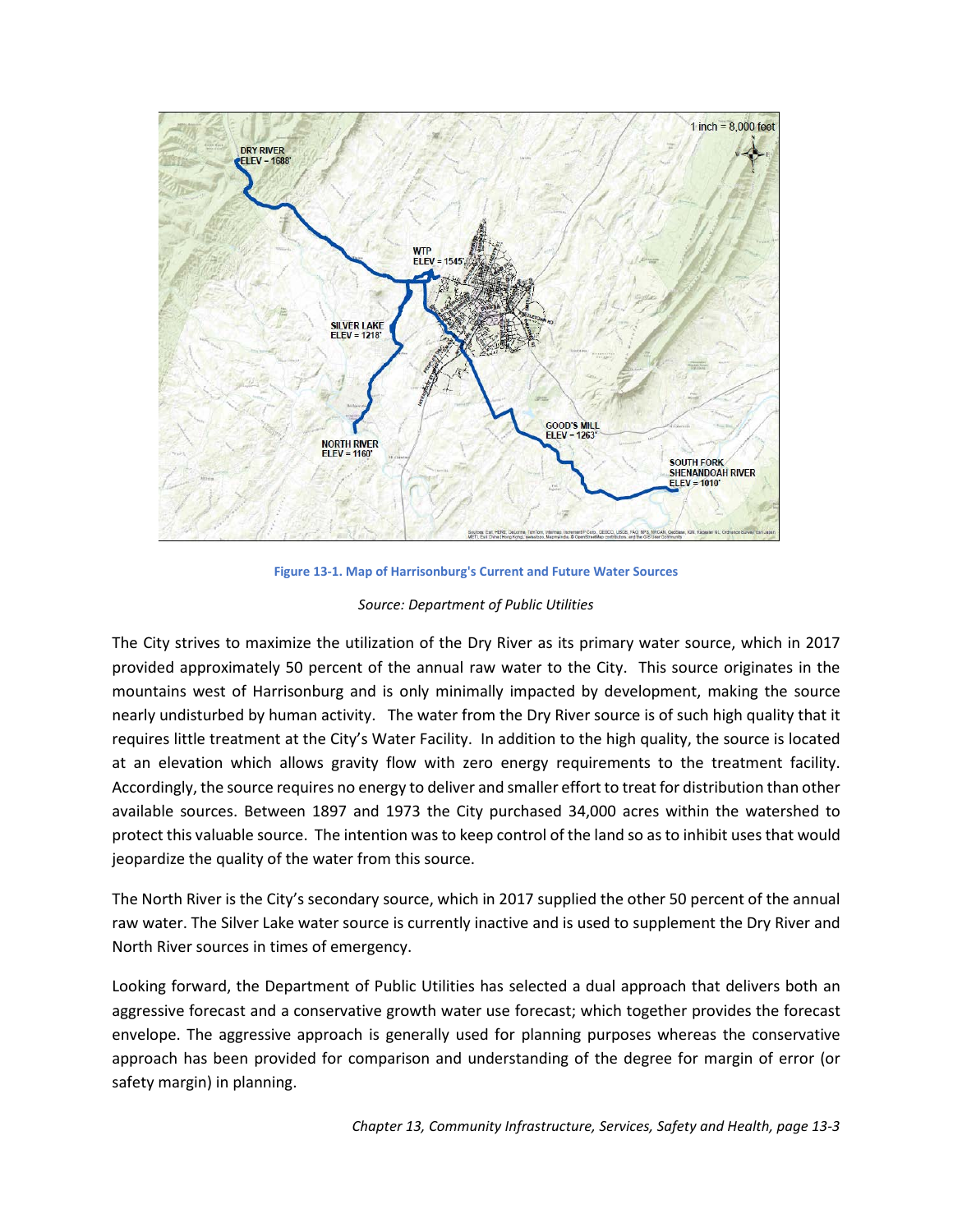

**Figure 13-1. Map of Harrisonburg's Current and Future Water Sources**

#### *Source: Department of Public Utilities*

<span id="page-3-0"></span>The City strives to maximize the utilization of the Dry River as its primary water source, which in 2017 provided approximately 50 percent of the annual raw water to the City. This source originates in the mountains west of Harrisonburg and is only minimally impacted by development, making the source nearly undisturbed by human activity. The water from the Dry River source is of such high quality that it requires little treatment at the City's Water Facility. In addition to the high quality, the source is located at an elevation which allows gravity flow with zero energy requirements to the treatment facility. Accordingly, the source requires no energy to deliver and smaller effort to treat for distribution than other available sources. Between 1897 and 1973 the City purchased 34,000 acres within the watershed to protect this valuable source. The intention was to keep control of the land so as to inhibit uses that would jeopardize the quality of the water from this source.

The North River is the City's secondary source, which in 2017 supplied the other 50 percent of the annual raw water. The Silver Lake water source is currently inactive and is used to supplement the Dry River and North River sources in times of emergency.

Looking forward, the Department of Public Utilities has selected a dual approach that delivers both an aggressive forecast and a conservative growth water use forecast; which together provides the forecast envelope. The aggressive approach is generally used for planning purposes whereas the conservative approach has been provided for comparison and understanding of the degree for margin of error (or safety margin) in planning.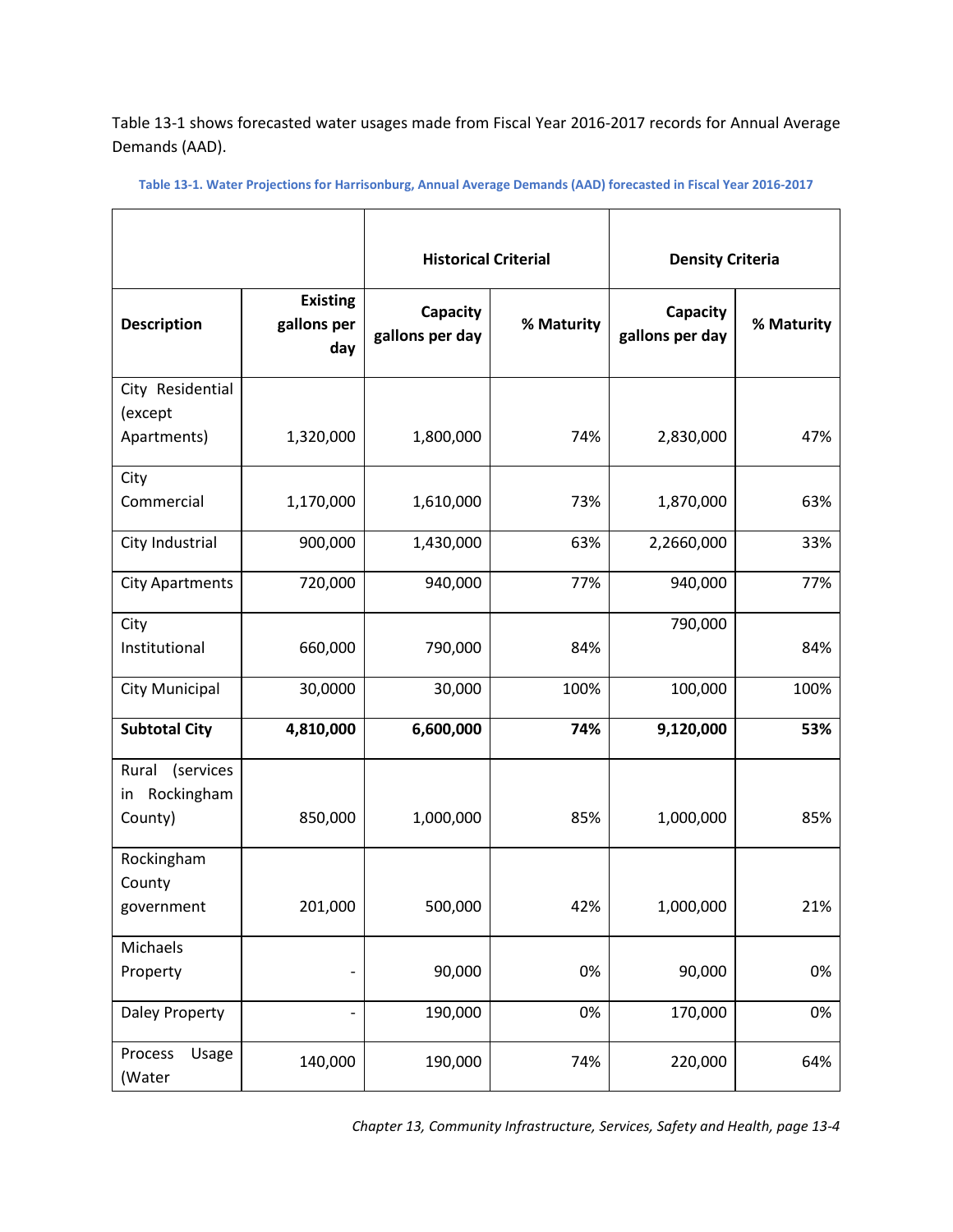[Table 13-1](#page-4-0) shows forecasted water usages made from Fiscal Year 2016-2017 records for Annual Average Demands (AAD).

<span id="page-4-0"></span>**Table 13-1. Water Projections for Harrisonburg, Annual Average Demands (AAD) forecasted in Fiscal Year 2016-2017**

|                                                   |                                       | <b>Historical Criterial</b> |            | <b>Density Criteria</b>     |            |
|---------------------------------------------------|---------------------------------------|-----------------------------|------------|-----------------------------|------------|
| <b>Description</b>                                | <b>Existing</b><br>gallons per<br>day | Capacity<br>gallons per day | % Maturity | Capacity<br>gallons per day | % Maturity |
| City Residential                                  |                                       |                             |            |                             |            |
| (except<br>Apartments)                            | 1,320,000                             | 1,800,000                   | 74%        | 2,830,000                   | 47%        |
| City                                              |                                       |                             |            |                             |            |
| Commercial                                        | 1,170,000                             | 1,610,000                   | 73%        | 1,870,000                   | 63%        |
| City Industrial                                   | 900,000                               | 1,430,000                   | 63%        | 2,2660,000                  | 33%        |
| <b>City Apartments</b>                            | 720,000                               | 940,000                     | 77%        | 940,000                     | 77%        |
| City                                              |                                       |                             |            | 790,000                     |            |
| Institutional                                     | 660,000                               | 790,000                     | 84%        |                             | 84%        |
| City Municipal                                    | 30,0000                               | 30,000                      | 100%       | 100,000                     | 100%       |
| <b>Subtotal City</b>                              | 4,810,000                             | 6,600,000                   | 74%        | 9,120,000                   | 53%        |
| (services<br>Rural<br>Rockingham<br>in<br>County) | 850,000                               | 1,000,000                   | 85%        | 1,000,000                   | 85%        |
|                                                   |                                       |                             |            |                             |            |
| Rockingham<br>County                              |                                       |                             |            |                             |            |
| government                                        | 201,000                               | 500,000                     | 42%        | 1,000,000                   | 21%        |
| Michaels                                          |                                       |                             |            |                             |            |
| Property                                          |                                       | 90,000                      | 0%         | 90,000                      | 0%         |
| <b>Daley Property</b>                             |                                       | 190,000                     | 0%         | 170,000                     | 0%         |
| Process<br>Usage<br>(Water                        | 140,000                               | 190,000                     | 74%        | 220,000                     | 64%        |

*Chapter 13, Community Infrastructure, Services, Safety and Health, page 13-4*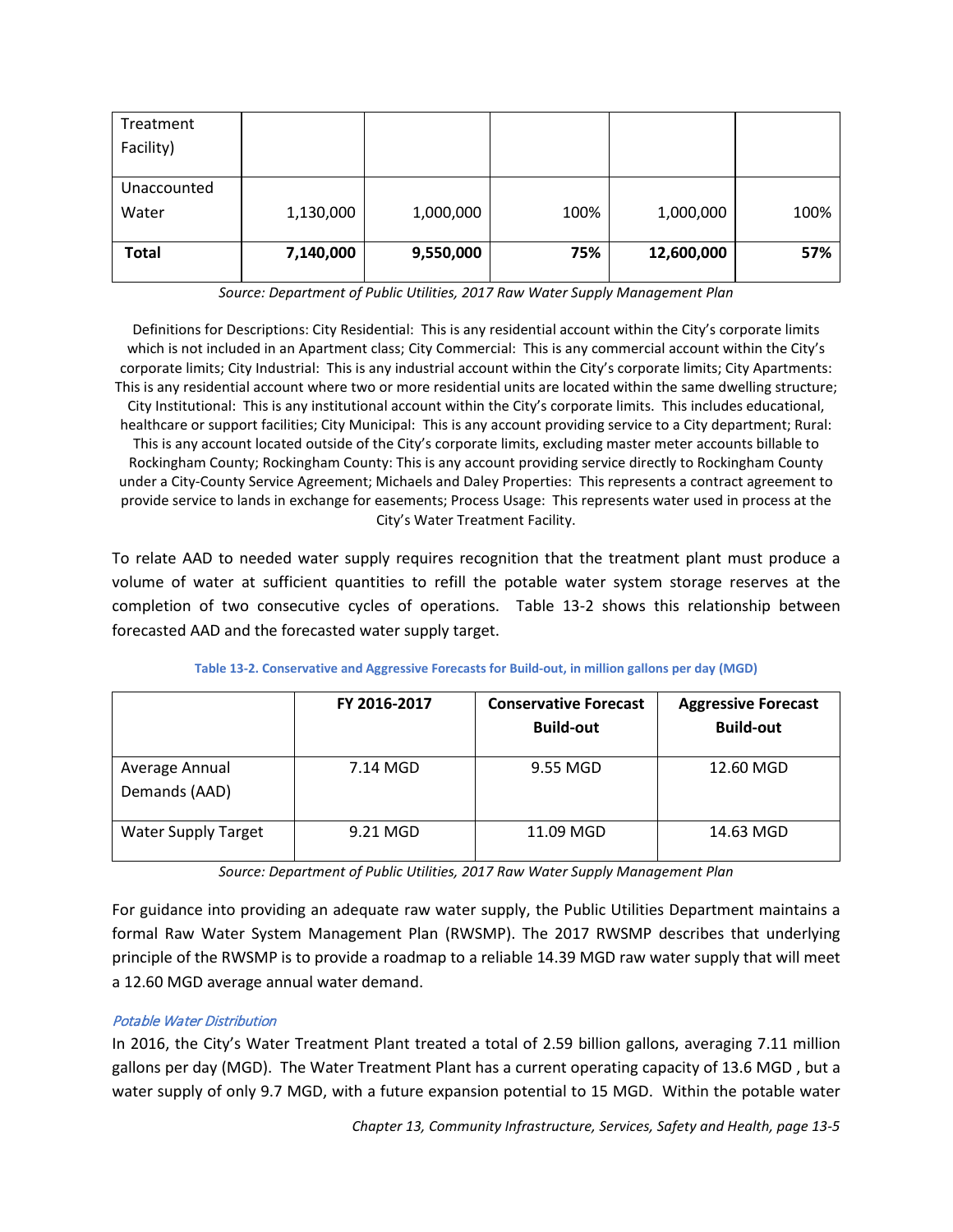| Treatment    |           |           |      |            |      |
|--------------|-----------|-----------|------|------------|------|
| Facility)    |           |           |      |            |      |
|              |           |           |      |            |      |
| Unaccounted  |           |           |      |            |      |
| Water        | 1,130,000 | 1,000,000 | 100% | 1,000,000  | 100% |
|              |           |           |      |            |      |
| <b>Total</b> | 7,140,000 | 9,550,000 | 75%  | 12,600,000 | 57%  |
|              |           |           |      |            |      |

*Source: Department of Public Utilities, 2017 Raw Water Supply Management Plan*

Definitions for Descriptions: City Residential: This is any residential account within the City's corporate limits which is not included in an Apartment class; City Commercial: This is any commercial account within the City's corporate limits; City Industrial: This is any industrial account within the City's corporate limits; City Apartments: This is any residential account where two or more residential units are located within the same dwelling structure; City Institutional: This is any institutional account within the City's corporate limits. This includes educational, healthcare or support facilities; City Municipal: This is any account providing service to a City department; Rural: This is any account located outside of the City's corporate limits, excluding master meter accounts billable to Rockingham County; Rockingham County: This is any account providing service directly to Rockingham County under a City-County Service Agreement; Michaels and Daley Properties: This represents a contract agreement to provide service to lands in exchange for easements; Process Usage: This represents water used in process at the City's Water Treatment Facility.

To relate AAD to needed water supply requires recognition that the treatment plant must produce a volume of water at sufficient quantities to refill the potable water system storage reserves at the completion of two consecutive cycles of operations. [Table 13-2](#page-5-0) shows this relationship between forecasted AAD and the forecasted water supply target.

<span id="page-5-0"></span>

|                                 | FY 2016-2017 | <b>Conservative Forecast</b><br><b>Build-out</b> | <b>Aggressive Forecast</b><br><b>Build-out</b> |
|---------------------------------|--------------|--------------------------------------------------|------------------------------------------------|
| Average Annual<br>Demands (AAD) | 7.14 MGD     | 9.55 MGD                                         | 12.60 MGD                                      |
| <b>Water Supply Target</b>      | 9.21 MGD     | 11.09 MGD                                        | 14.63 MGD                                      |

**Table 13-2. Conservative and Aggressive Forecasts for Build-out, in million gallons per day (MGD)**

*Source: Department of Public Utilities, 2017 Raw Water Supply Management Plan*

For guidance into providing an adequate raw water supply, the Public Utilities Department maintains a formal Raw Water System Management Plan (RWSMP). The 2017 RWSMP describes that underlying principle of the RWSMP is to provide a roadmap to a reliable 14.39 MGD raw water supply that will meet a 12.60 MGD average annual water demand.

# Potable Water Distribution

In 2016, the City's Water Treatment Plant treated a total of 2.59 billion gallons, averaging 7.11 million gallons per day (MGD). The Water Treatment Plant has a current operating capacity of 13.6 MGD , but a water supply of only 9.7 MGD, with a future expansion potential to 15 MGD. Within the potable water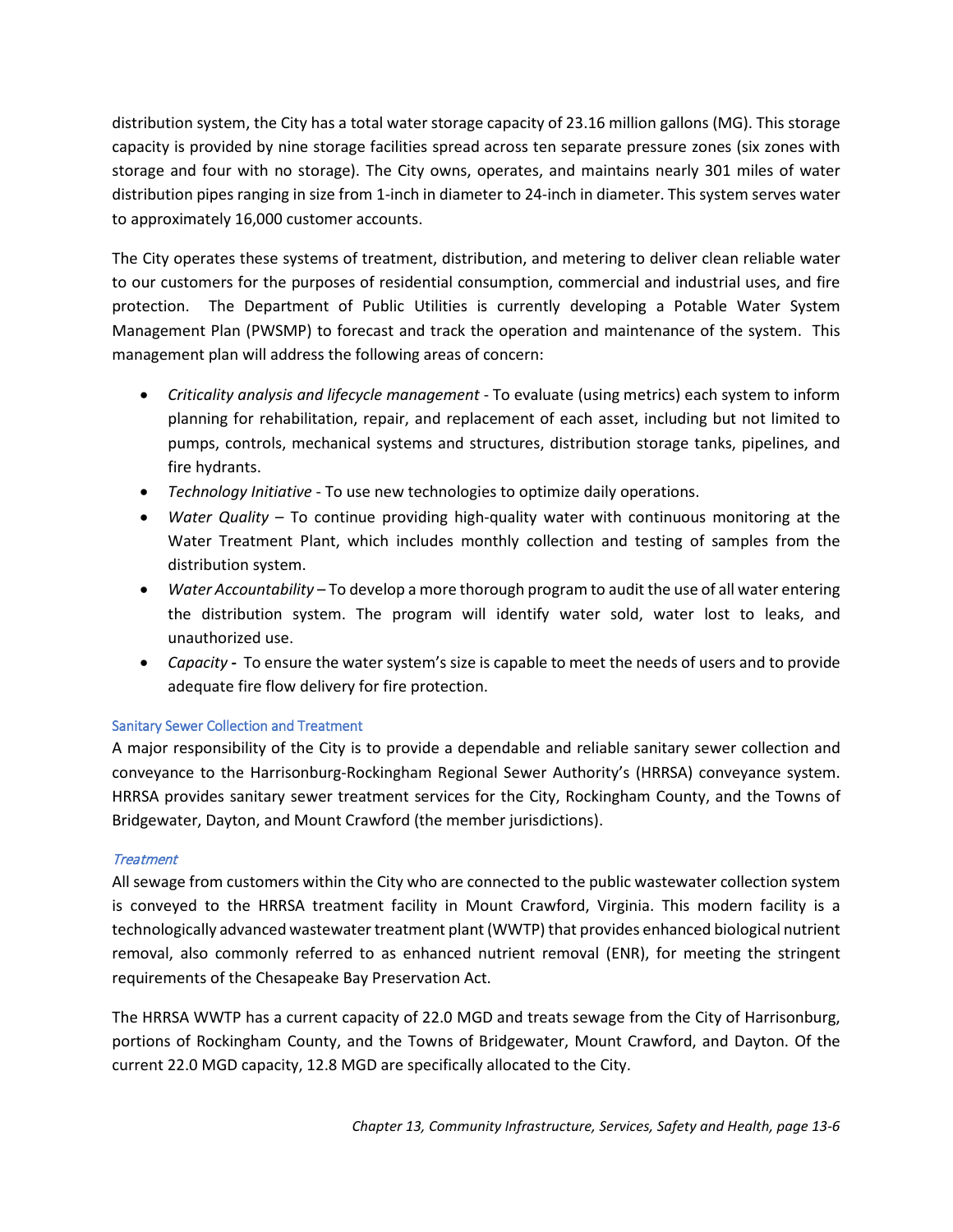distribution system, the City has a total water storage capacity of 23.16 million gallons (MG). This storage capacity is provided by nine storage facilities spread across ten separate pressure zones (six zones with storage and four with no storage). The City owns, operates, and maintains nearly 301 miles of water distribution pipes ranging in size from 1-inch in diameter to 24-inch in diameter. This system serves water to approximately 16,000 customer accounts.

The City operates these systems of treatment, distribution, and metering to deliver clean reliable water to our customers for the purposes of residential consumption, commercial and industrial uses, and fire protection. The Department of Public Utilities is currently developing a Potable Water System Management Plan (PWSMP) to forecast and track the operation and maintenance of the system. This management plan will address the following areas of concern:

- *Criticality analysis and lifecycle management* To evaluate (using metrics) each system to inform planning for rehabilitation, repair, and replacement of each asset, including but not limited to pumps, controls, mechanical systems and structures, distribution storage tanks, pipelines, and fire hydrants.
- *Technology Initiative* To use new technologies to optimize daily operations.
- *Water Quality* To continue providing high-quality water with continuous monitoring at the Water Treatment Plant, which includes monthly collection and testing of samples from the distribution system.
- *Water Accountability*  To develop a more thorough program to audit the use of all water entering the distribution system. The program will identify water sold, water lost to leaks, and unauthorized use.
- *Capacity -* To ensure the water system's size is capable to meet the needs of users and to provide adequate fire flow delivery for fire protection.

# <span id="page-6-0"></span>Sanitary Sewer Collection and Treatment

A major responsibility of the City is to provide a dependable and reliable sanitary sewer collection and conveyance to the Harrisonburg-Rockingham Regional Sewer Authority's (HRRSA) conveyance system. HRRSA provides sanitary sewer treatment services for the City, Rockingham County, and the Towns of Bridgewater, Dayton, and Mount Crawford (the member jurisdictions).

# **Treatment**

All sewage from customers within the City who are connected to the public wastewater collection system is conveyed to the HRRSA treatment facility in Mount Crawford, Virginia. This modern facility is a technologically advanced wastewater treatment plant (WWTP) that provides enhanced biological nutrient removal, also commonly referred to as enhanced nutrient removal (ENR), for meeting the stringent requirements of the Chesapeake Bay Preservation Act.

The HRRSA WWTP has a current capacity of 22.0 MGD and treats sewage from the City of Harrisonburg, portions of Rockingham County, and the Towns of Bridgewater, Mount Crawford, and Dayton. Of the current 22.0 MGD capacity, 12.8 MGD are specifically allocated to the City.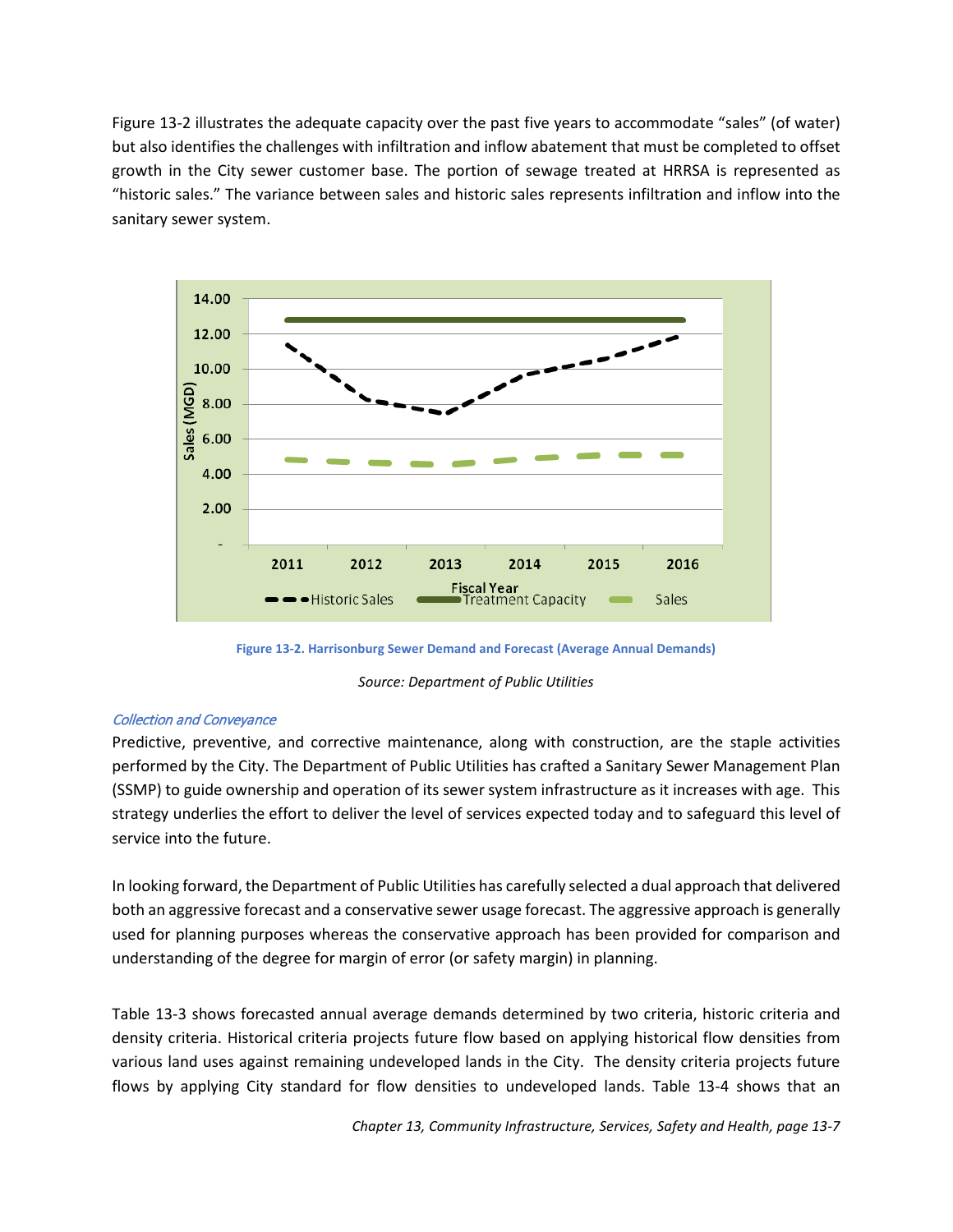[Figure 13-2](#page-7-0) illustrates the adequate capacity over the past five years to accommodate "sales" (of water) but also identifies the challenges with infiltration and inflow abatement that must be completed to offset growth in the City sewer customer base. The portion of sewage treated at HRRSA is represented as "historic sales." The variance between sales and historic sales represents infiltration and inflow into the sanitary sewer system.



**Figure 13-2. Harrisonburg Sewer Demand and Forecast (Average Annual Demands)**

*Source: Department of Public Utilities*

#### <span id="page-7-0"></span>Collection and Conveyance

Predictive, preventive, and corrective maintenance, along with construction, are the staple activities performed by the City. The Department of Public Utilities has crafted a Sanitary Sewer Management Plan (SSMP) to guide ownership and operation of its sewer system infrastructure as it increases with age. This strategy underlies the effort to deliver the level of services expected today and to safeguard this level of service into the future.

In looking forward, the Department of Public Utilities has carefully selected a dual approach that delivered both an aggressive forecast and a conservative sewer usage forecast. The aggressive approach is generally used for planning purposes whereas the conservative approach has been provided for comparison and understanding of the degree for margin of error (or safety margin) in planning.

[Table 13-3](#page-8-0) shows forecasted annual average demands determined by two criteria, historic criteria and density criteria. Historical criteria projects future flow based on applying historical flow densities from various land uses against remaining undeveloped lands in the City. The density criteria projects future flows by applying City standard for flow densities to undeveloped lands. Table 13-4 shows that an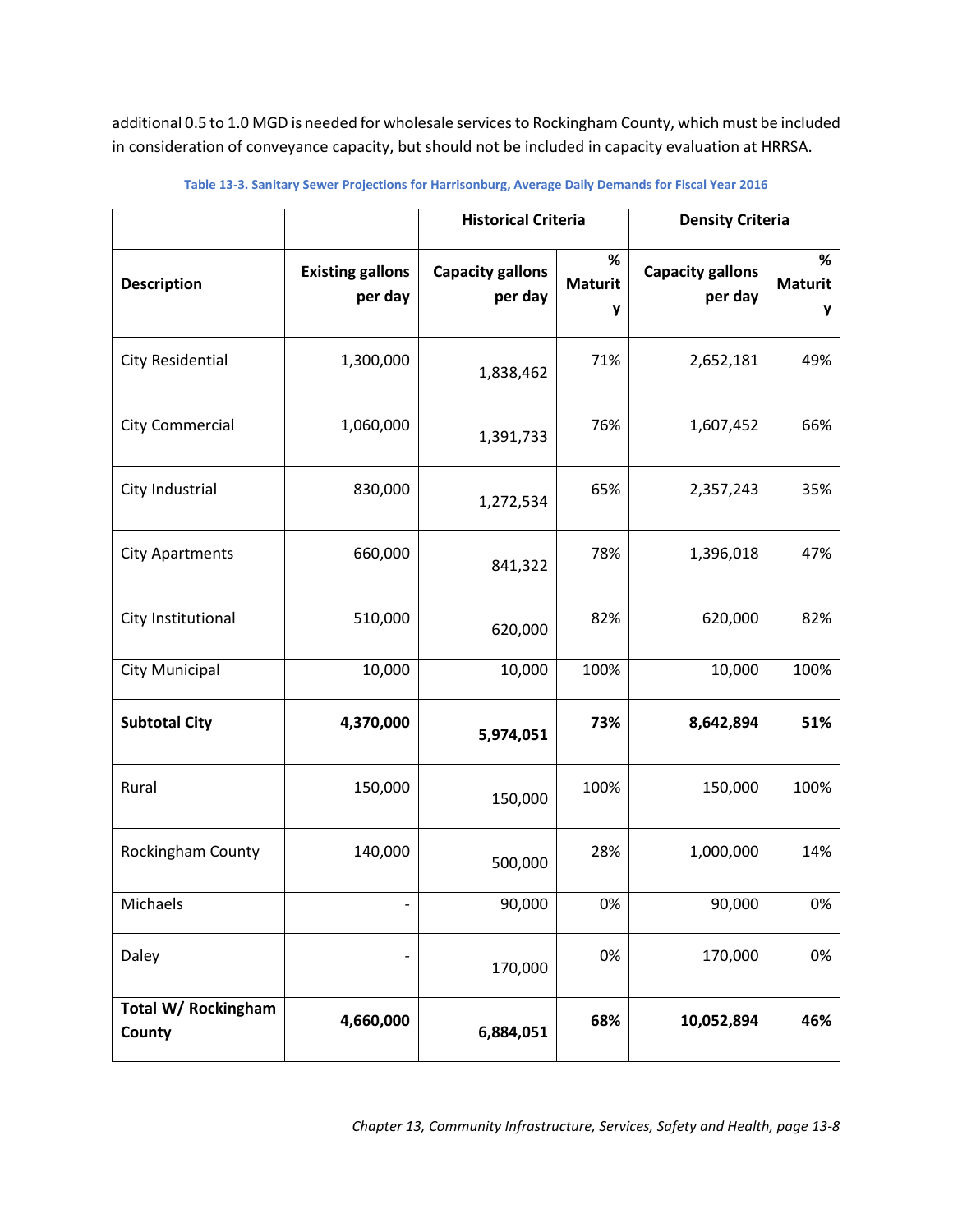additional 0.5 to 1.0 MGD is needed for wholesale services to Rockingham County, which must be included in consideration of conveyance capacity, but should not be included in capacity evaluation at HRRSA.

|                               |                                    | <b>Historical Criteria</b>         |                          | <b>Density Criteria</b>            |                          |
|-------------------------------|------------------------------------|------------------------------------|--------------------------|------------------------------------|--------------------------|
| <b>Description</b>            | <b>Existing gallons</b><br>per day | <b>Capacity gallons</b><br>per day | %<br><b>Maturit</b><br>у | <b>Capacity gallons</b><br>per day | %<br><b>Maturit</b><br>у |
| <b>City Residential</b>       | 1,300,000                          | 1,838,462                          | 71%                      | 2,652,181                          | 49%                      |
| <b>City Commercial</b>        | 1,060,000                          | 1,391,733                          | 76%                      | 1,607,452                          | 66%                      |
| City Industrial               | 830,000                            | 1,272,534                          | 65%                      | 2,357,243                          | 35%                      |
| <b>City Apartments</b>        | 660,000                            | 841,322                            | 78%                      | 1,396,018                          | 47%                      |
| City Institutional            | 510,000                            | 620,000                            | 82%                      | 620,000                            | 82%                      |
| <b>City Municipal</b>         | 10,000                             | 10,000                             | 100%                     | 10,000                             | 100%                     |
| <b>Subtotal City</b>          | 4,370,000                          | 5,974,051                          | 73%                      | 8,642,894                          | 51%                      |
| Rural                         | 150,000                            | 150,000                            | 100%                     | 150,000                            | 100%                     |
| Rockingham County             | 140,000                            | 500,000                            | 28%                      | 1,000,000                          | 14%                      |
| Michaels                      |                                    | 90,000                             | 0%                       | 90,000                             | 0%                       |
| Daley                         |                                    | 170,000                            | 0%                       | 170,000                            | 0%                       |
| Total W/ Rockingham<br>County | 4,660,000                          | 6,884,051                          | 68%                      | 10,052,894                         | 46%                      |

<span id="page-8-0"></span>**Table 13-3. Sanitary Sewer Projections for Harrisonburg, Average Daily Demands for Fiscal Year 2016**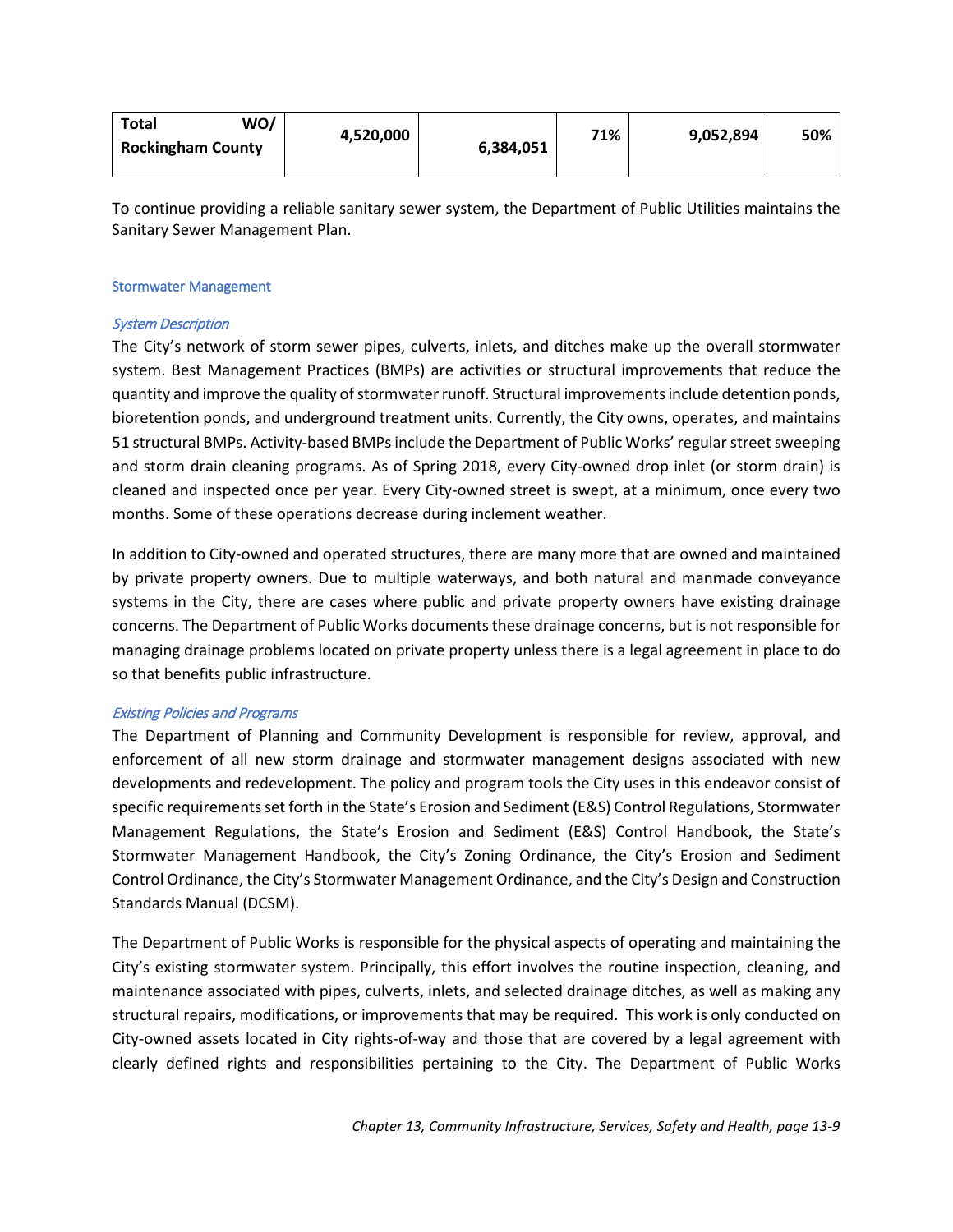| WO/<br><b>Total</b>      | 4,520,000 | 6,384,051 | 71% | 9,052,894 | 50% |
|--------------------------|-----------|-----------|-----|-----------|-----|
| <b>Rockingham County</b> |           |           |     |           |     |
|                          |           |           |     |           |     |

To continue providing a reliable sanitary sewer system, the Department of Public Utilities maintains the Sanitary Sewer Management Plan.

#### <span id="page-9-0"></span>Stormwater Management

### System Description

The City's network of storm sewer pipes, culverts, inlets, and ditches make up the overall stormwater system. Best Management Practices (BMPs) are activities or structural improvements that reduce the quantity and improve the quality of stormwater runoff. Structural improvements include detention ponds, bioretention ponds, and underground treatment units. Currently, the City owns, operates, and maintains 51 structural BMPs. Activity-based BMPs include the Department of Public Works'regular street sweeping and storm drain cleaning programs. As of Spring 2018, every City-owned drop inlet (or storm drain) is cleaned and inspected once per year. Every City-owned street is swept, at a minimum, once every two months. Some of these operations decrease during inclement weather.

In addition to City-owned and operated structures, there are many more that are owned and maintained by private property owners. Due to multiple waterways, and both natural and manmade conveyance systems in the City, there are cases where public and private property owners have existing drainage concerns. The Department of Public Works documents these drainage concerns, but is not responsible for managing drainage problems located on private property unless there is a legal agreement in place to do so that benefits public infrastructure.

# Existing Policies and Programs

The Department of Planning and Community Development is responsible for review, approval, and enforcement of all new storm drainage and stormwater management designs associated with new developments and redevelopment. The policy and program tools the City uses in this endeavor consist of specific requirements set forth in the State's Erosion and Sediment (E&S) Control Regulations, Stormwater Management Regulations, the State's Erosion and Sediment (E&S) Control Handbook, the State's Stormwater Management Handbook, the City's Zoning Ordinance, the City's Erosion and Sediment Control Ordinance, the City's Stormwater Management Ordinance, and the City's Design and Construction Standards Manual (DCSM).

The Department of Public Works is responsible for the physical aspects of operating and maintaining the City's existing stormwater system. Principally, this effort involves the routine inspection, cleaning, and maintenance associated with pipes, culverts, inlets, and selected drainage ditches, as well as making any structural repairs, modifications, or improvements that may be required. This work is only conducted on City-owned assets located in City rights-of-way and those that are covered by a legal agreement with clearly defined rights and responsibilities pertaining to the City. The Department of Public Works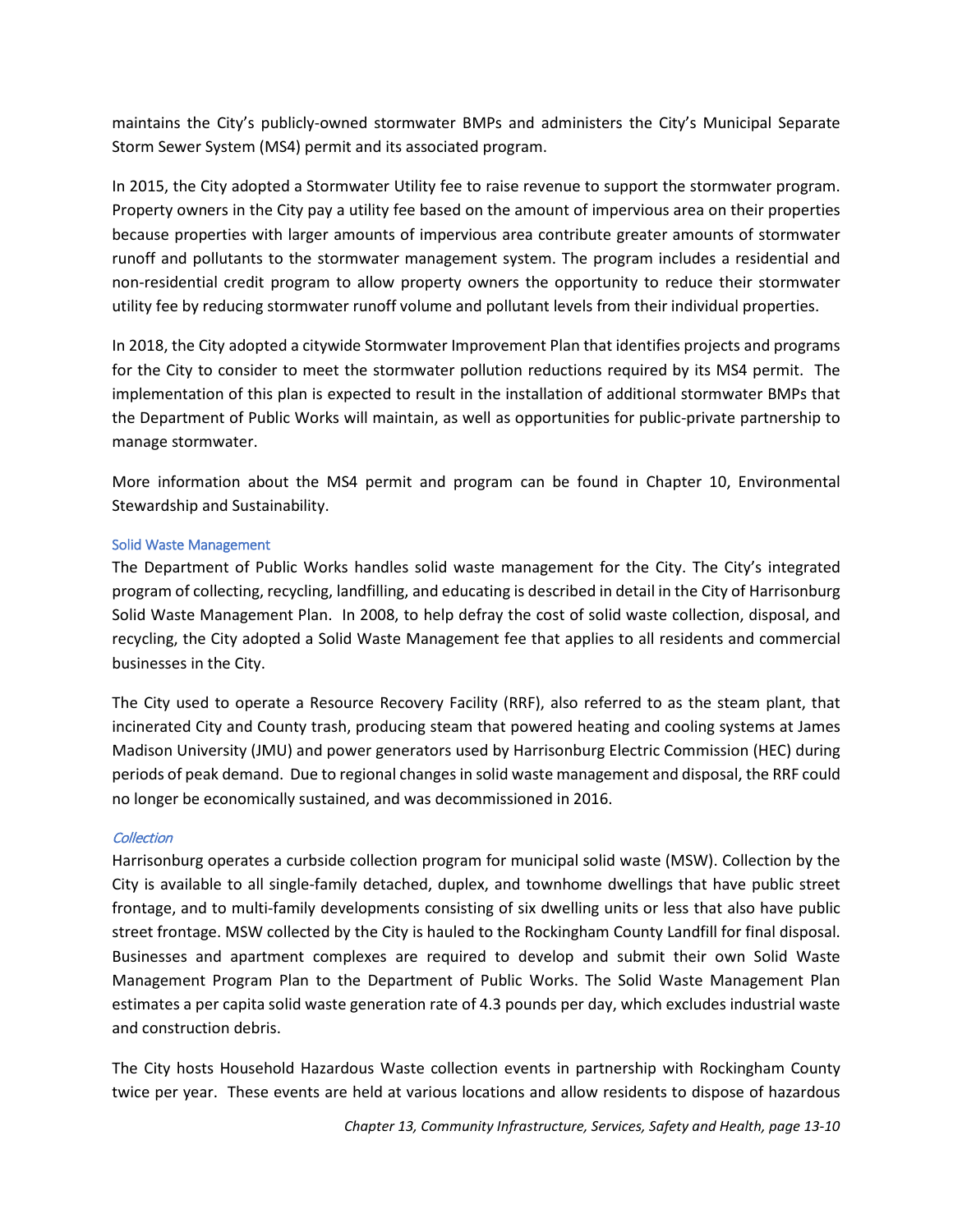maintains the City's publicly-owned stormwater BMPs and administers the City's Municipal Separate Storm Sewer System (MS4) permit and its associated program.

In 2015, the City adopted a Stormwater Utility fee to raise revenue to support the stormwater program. Property owners in the City pay a utility fee based on the amount of impervious area on their properties because properties with larger amounts of impervious area contribute greater amounts of stormwater runoff and pollutants to the stormwater management system. The program includes a residential and non-residential credit program to allow property owners the opportunity to reduce their stormwater utility fee by reducing stormwater runoff volume and pollutant levels from their individual properties.

In 2018, the City adopted a citywide Stormwater Improvement Plan that identifies projects and programs for the City to consider to meet the stormwater pollution reductions required by its MS4 permit. The implementation of this plan is expected to result in the installation of additional stormwater BMPs that the Department of Public Works will maintain, as well as opportunities for public-private partnership to manage stormwater.

More information about the MS4 permit and program can be found in Chapter 10, Environmental Stewardship and Sustainability.

#### <span id="page-10-0"></span>Solid Waste Management

The Department of Public Works handles solid waste management for the City. The City's integrated program of collecting, recycling, landfilling, and educating is described in detail in the City of Harrisonburg Solid Waste Management Plan. In 2008, to help defray the cost of solid waste collection, disposal, and recycling, the City adopted a Solid Waste Management fee that applies to all residents and commercial businesses in the City.

The City used to operate a Resource Recovery Facility (RRF), also referred to as the steam plant, that incinerated City and County trash, producing steam that powered heating and cooling systems at James Madison University (JMU) and power generators used by Harrisonburg Electric Commission (HEC) during periods of peak demand. Due to regional changes in solid waste management and disposal, the RRF could no longer be economically sustained, and was decommissioned in 2016.

#### **Collection**

Harrisonburg operates a curbside collection program for municipal solid waste (MSW). Collection by the City is available to all single-family detached, duplex, and townhome dwellings that have public street frontage, and to multi-family developments consisting of six dwelling units or less that also have public street frontage. MSW collected by the City is hauled to the Rockingham County Landfill for final disposal. Businesses and apartment complexes are required to develop and submit their own Solid Waste Management Program Plan to the Department of Public Works. The Solid Waste Management Plan estimates a per capita solid waste generation rate of 4.3 pounds per day, which excludes industrial waste and construction debris.

The City hosts Household Hazardous Waste collection events in partnership with Rockingham County twice per year. These events are held at various locations and allow residents to dispose of hazardous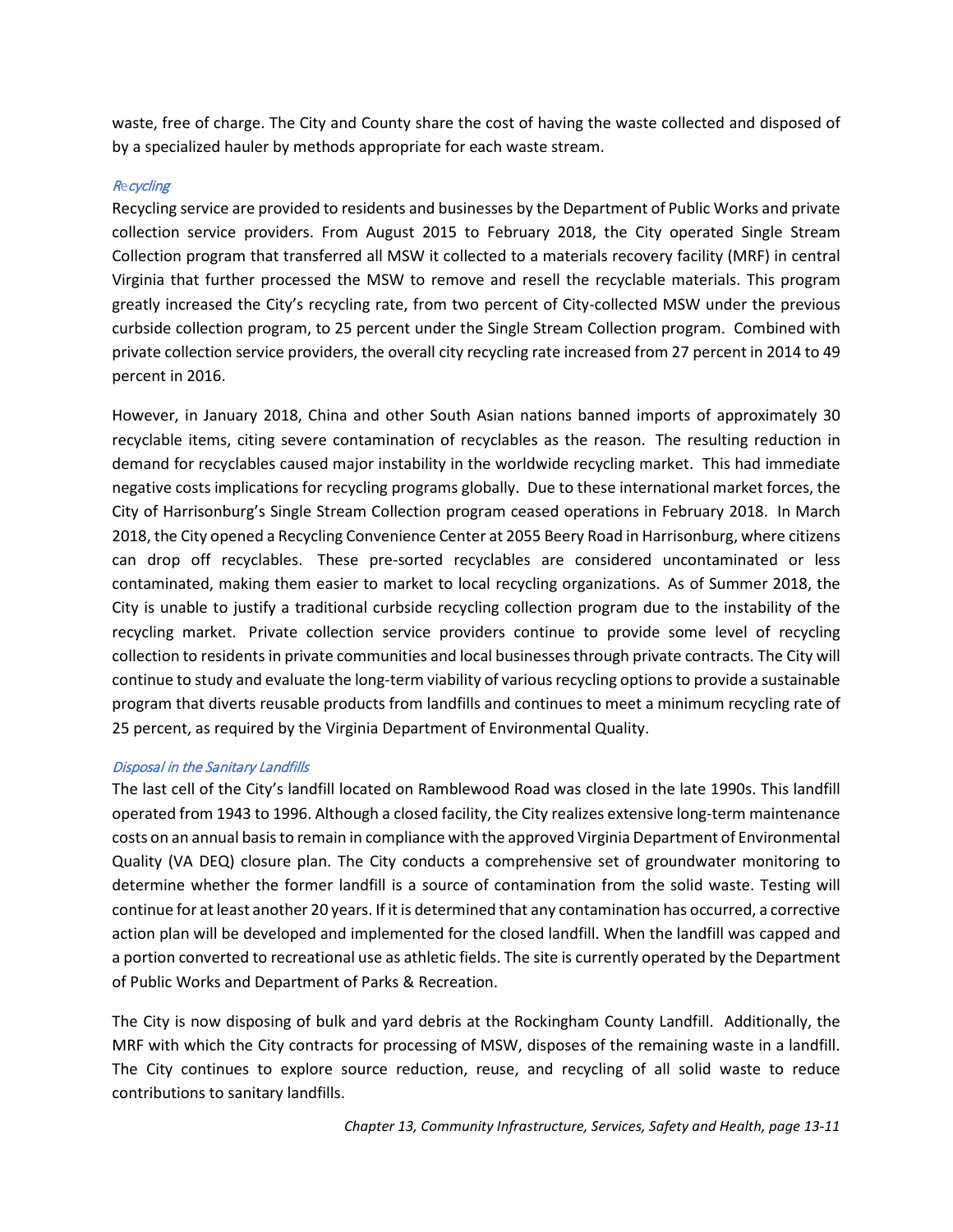waste, free of charge. The City and County share the cost of having the waste collected and disposed of by a specialized hauler by methods appropriate for each waste stream.

## **Recycling**

Recycling service are provided to residents and businesses by the Department of Public Works and private collection service providers. From August 2015 to February 2018, the City operated Single Stream Collection program that transferred all MSW it collected to a materials recovery facility (MRF) in central Virginia that further processed the MSW to remove and resell the recyclable materials. This program greatly increased the City's recycling rate, from two percent of City-collected MSW under the previous curbside collection program, to 25 percent under the Single Stream Collection program. Combined with private collection service providers, the overall city recycling rate increased from 27 percent in 2014 to 49 percent in 2016.

However, in January 2018, China and other South Asian nations banned imports of approximately 30 recyclable items, citing severe contamination of recyclables as the reason. The resulting reduction in demand for recyclables caused major instability in the worldwide recycling market. This had immediate negative costs implications for recycling programs globally. Due to these international market forces, the City of Harrisonburg's Single Stream Collection program ceased operations in February 2018. In March 2018, the City opened a Recycling Convenience Center at 2055 Beery Road in Harrisonburg, where citizens can drop off recyclables. These pre-sorted recyclables are considered uncontaminated or less contaminated, making them easier to market to local recycling organizations. As of Summer 2018, the City is unable to justify a traditional curbside recycling collection program due to the instability of the recycling market. Private collection service providers continue to provide some level of recycling collection to residents in private communities and local businessesthrough private contracts. The City will continue to study and evaluate the long-term viability of various recycling options to provide a sustainable program that diverts reusable products from landfills and continues to meet a minimum recycling rate of 25 percent, as required by the Virginia Department of Environmental Quality.

#### Disposal in the Sanitary Landfills

The last cell of the City's landfill located on Ramblewood Road was closed in the late 1990s. This landfill operated from 1943 to 1996. Although a closed facility, the City realizes extensive long-term maintenance costs on an annual basis to remain in compliance with the approved Virginia Department of Environmental Quality (VA DEQ) closure plan. The City conducts a comprehensive set of groundwater monitoring to determine whether the former landfill is a source of contamination from the solid waste. Testing will continue for at least another 20 years. If it is determined that any contamination has occurred, a corrective action plan will be developed and implemented for the closed landfill. When the landfill was capped and a portion converted to recreational use as athletic fields. The site is currently operated by the Department of Public Works and Department of Parks & Recreation.

The City is now disposing of bulk and yard debris at the Rockingham County Landfill. Additionally, the MRF with which the City contracts for processing of MSW, disposes of the remaining waste in a landfill. The City continues to explore source reduction, reuse, and recycling of all solid waste to reduce contributions to sanitary landfills.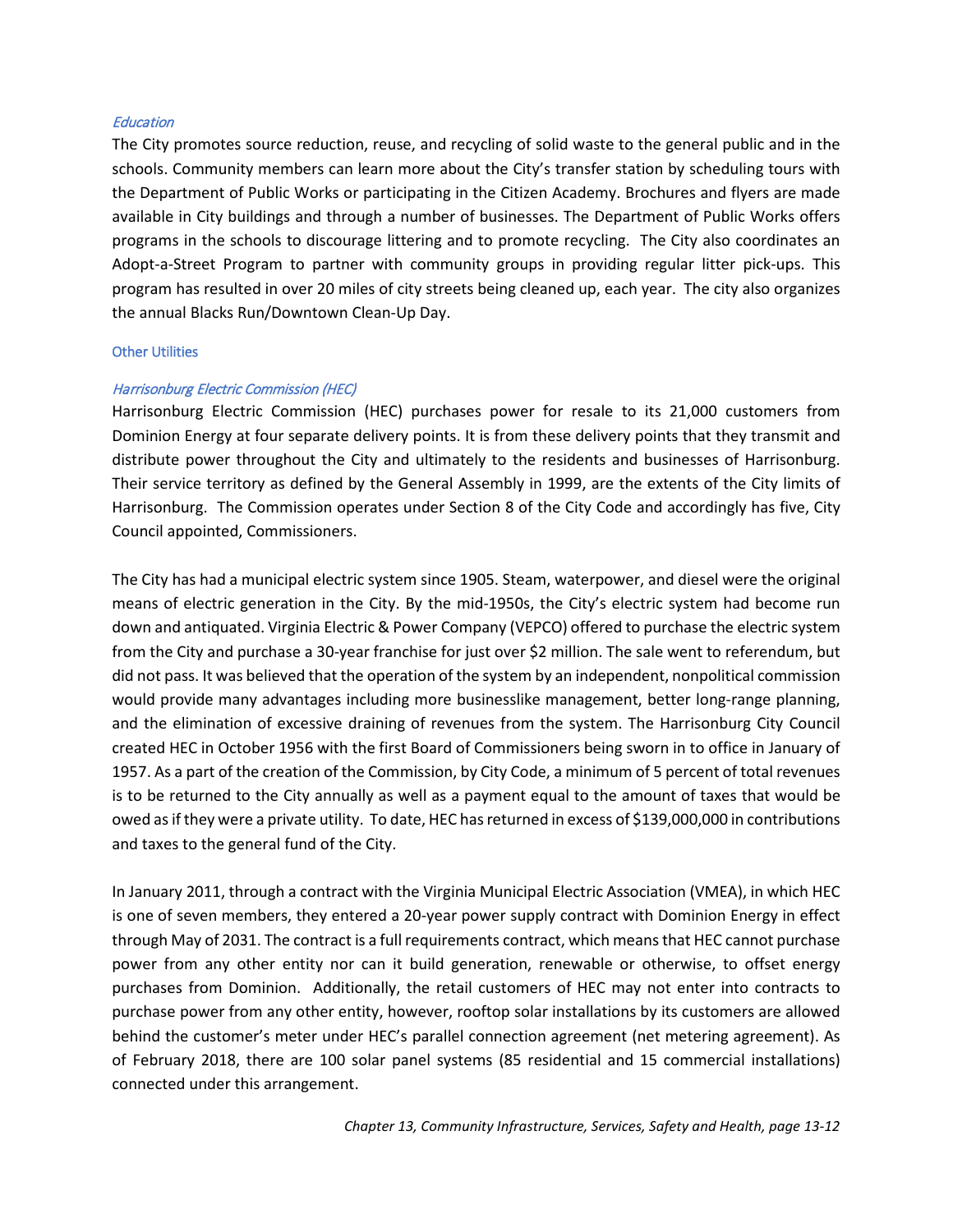#### **Education**

The City promotes source reduction, reuse, and recycling of solid waste to the general public and in the schools. Community members can learn more about the City's transfer station by scheduling tours with the Department of Public Works or participating in the Citizen Academy. Brochures and flyers are made available in City buildings and through a number of businesses. The Department of Public Works offers programs in the schools to discourage littering and to promote recycling. The City also coordinates an Adopt-a-Street Program to partner with community groups in providing regular litter pick-ups. This program has resulted in over 20 miles of city streets being cleaned up, each year. The city also organizes the annual Blacks Run/Downtown Clean-Up Day.

#### <span id="page-12-0"></span>Other Utilities

#### Harrisonburg Electric Commission (HEC)

Harrisonburg Electric Commission (HEC) purchases power for resale to its 21,000 customers from Dominion Energy at four separate delivery points. It is from these delivery points that they transmit and distribute power throughout the City and ultimately to the residents and businesses of Harrisonburg. Their service territory as defined by the General Assembly in 1999, are the extents of the City limits of Harrisonburg. The Commission operates under Section 8 of the City Code and accordingly has five, City Council appointed, Commissioners.

The City has had a municipal electric system since 1905. Steam, waterpower, and diesel were the original means of electric generation in the City. By the mid-1950s, the City's electric system had become run down and antiquated. Virginia Electric & Power Company (VEPCO) offered to purchase the electric system from the City and purchase a 30-year franchise for just over \$2 million. The sale went to referendum, but did not pass. It was believed that the operation of the system by an independent, nonpolitical commission would provide many advantages including more businesslike management, better long-range planning, and the elimination of excessive draining of revenues from the system. The Harrisonburg City Council created HEC in October 1956 with the first Board of Commissioners being sworn in to office in January of 1957. As a part of the creation of the Commission, by City Code, a minimum of 5 percent of total revenues is to be returned to the City annually as well as a payment equal to the amount of taxes that would be owed as if they were a private utility. To date, HEC has returned in excess of \$139,000,000 in contributions and taxes to the general fund of the City.

In January 2011, through a contract with the Virginia Municipal Electric Association (VMEA), in which HEC is one of seven members, they entered a 20-year power supply contract with Dominion Energy in effect through May of 2031. The contract is a full requirements contract, which means that HEC cannot purchase power from any other entity nor can it build generation, renewable or otherwise, to offset energy purchases from Dominion. Additionally, the retail customers of HEC may not enter into contracts to purchase power from any other entity, however, rooftop solar installations by its customers are allowed behind the customer's meter under HEC's parallel connection agreement (net metering agreement). As of February 2018, there are 100 solar panel systems (85 residential and 15 commercial installations) connected under this arrangement.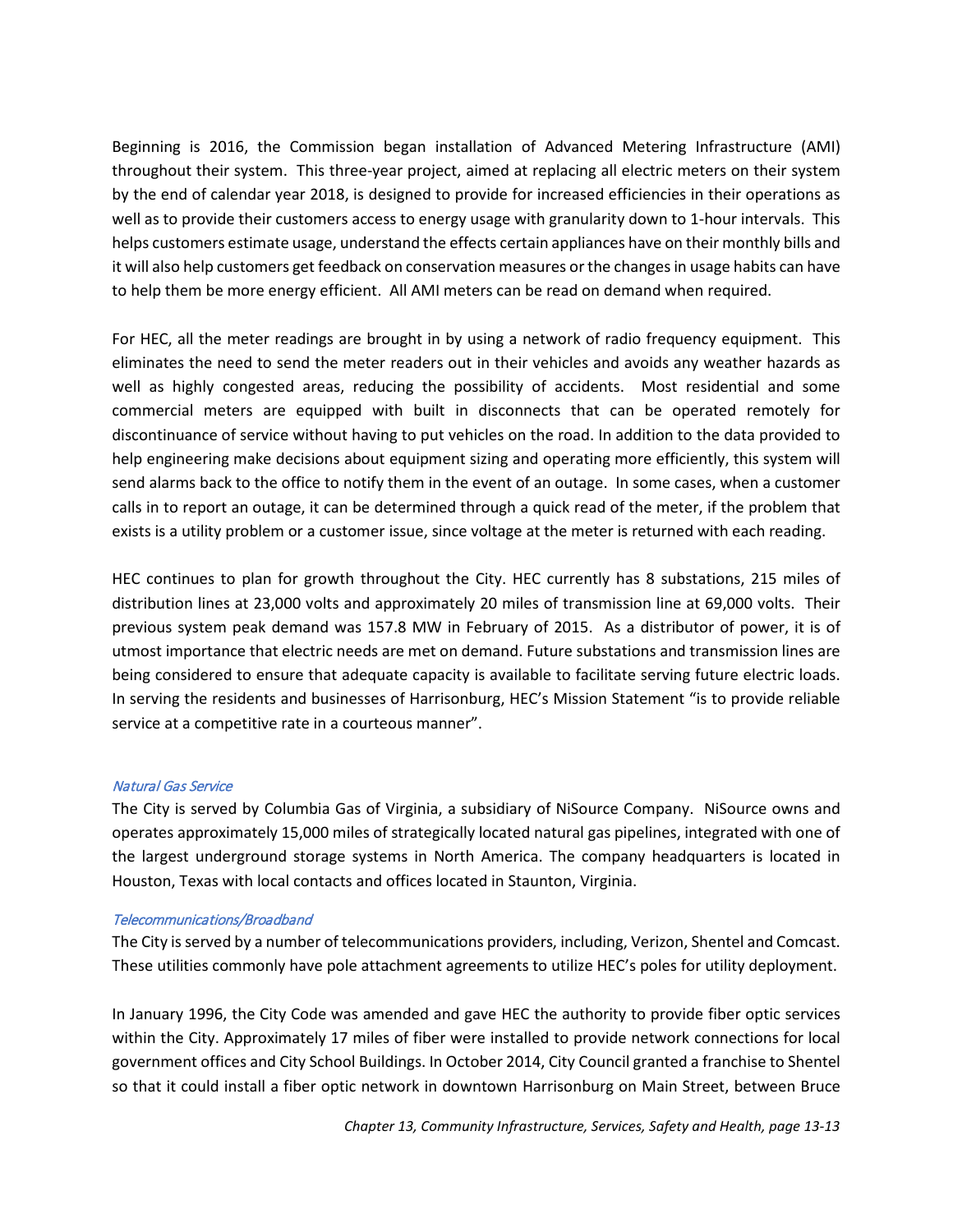Beginning is 2016, the Commission began installation of Advanced Metering Infrastructure (AMI) throughout their system. This three-year project, aimed at replacing all electric meters on their system by the end of calendar year 2018, is designed to provide for increased efficiencies in their operations as well as to provide their customers access to energy usage with granularity down to 1-hour intervals. This helps customers estimate usage, understand the effects certain appliances have on their monthly bills and it will also help customers get feedback on conservation measures or the changes in usage habits can have to help them be more energy efficient. All AMI meters can be read on demand when required.

For HEC, all the meter readings are brought in by using a network of radio frequency equipment. This eliminates the need to send the meter readers out in their vehicles and avoids any weather hazards as well as highly congested areas, reducing the possibility of accidents. Most residential and some commercial meters are equipped with built in disconnects that can be operated remotely for discontinuance of service without having to put vehicles on the road. In addition to the data provided to help engineering make decisions about equipment sizing and operating more efficiently, this system will send alarms back to the office to notify them in the event of an outage. In some cases, when a customer calls in to report an outage, it can be determined through a quick read of the meter, if the problem that exists is a utility problem or a customer issue, since voltage at the meter is returned with each reading.

HEC continues to plan for growth throughout the City. HEC currently has 8 substations, 215 miles of distribution lines at 23,000 volts and approximately 20 miles of transmission line at 69,000 volts. Their previous system peak demand was 157.8 MW in February of 2015. As a distributor of power, it is of utmost importance that electric needs are met on demand. Future substations and transmission lines are being considered to ensure that adequate capacity is available to facilitate serving future electric loads. In serving the residents and businesses of Harrisonburg, HEC's Mission Statement "is to provide reliable service at a competitive rate in a courteous manner".

#### Natural Gas Service

The City is served by Columbia Gas of Virginia, a subsidiary of NiSource Company. NiSource owns and operates approximately 15,000 miles of strategically located natural gas pipelines, integrated with one of the largest underground storage systems in North America. The company headquarters is located in Houston, Texas with local contacts and offices located in Staunton, Virginia.

#### Telecommunications/Broadband

The City is served by a number of telecommunications providers, including, Verizon, Shentel and Comcast. These utilities commonly have pole attachment agreements to utilize HEC's poles for utility deployment.

In January 1996, the City Code was amended and gave HEC the authority to provide fiber optic services within the City. Approximately 17 miles of fiber were installed to provide network connections for local government offices and City School Buildings. In October 2014, City Council granted a franchise to Shentel so that it could install a fiber optic network in downtown Harrisonburg on Main Street, between Bruce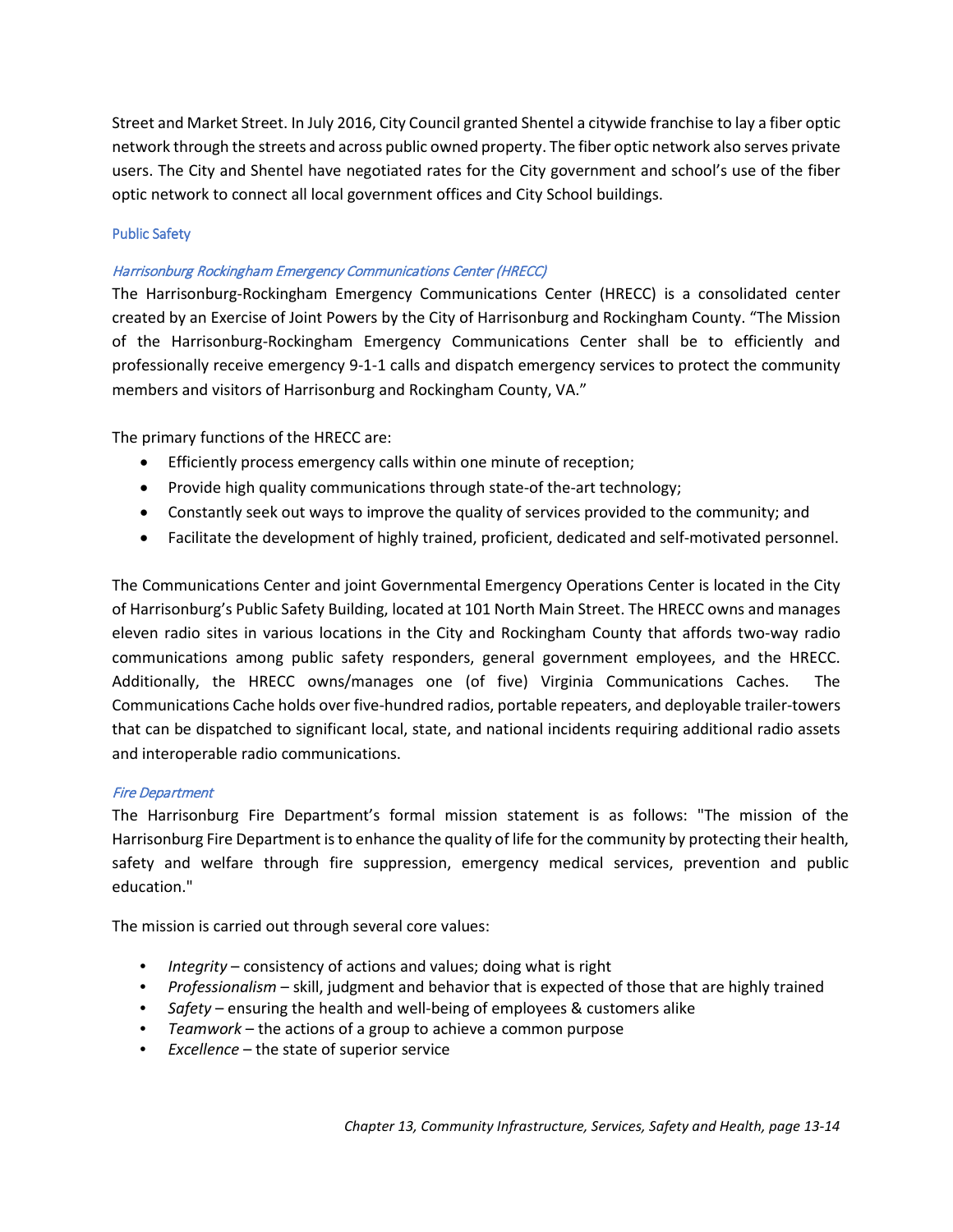Street and Market Street. In July 2016, City Council granted Shentel a citywide franchise to lay a fiber optic network through the streets and across public owned property. The fiber optic network also serves private users. The City and Shentel have negotiated rates for the City government and school's use of the fiber optic network to connect all local government offices and City School buildings.

## <span id="page-14-0"></span>Public Safety

## Harrisonburg Rockingham Emergency Communications Center (HRECC)

The Harrisonburg-Rockingham Emergency Communications Center (HRECC) is a consolidated center created by an Exercise of Joint Powers by the City of Harrisonburg and Rockingham County. "The Mission of the Harrisonburg-Rockingham Emergency Communications Center shall be to efficiently and professionally receive emergency 9-1-1 calls and dispatch emergency services to protect the community members and visitors of Harrisonburg and Rockingham County, VA."

The primary functions of the HRECC are:

- Efficiently process emergency calls within one minute of reception;
- Provide high quality communications through state-of the-art technology;
- Constantly seek out ways to improve the quality of services provided to the community; and
- Facilitate the development of highly trained, proficient, dedicated and self-motivated personnel.

The Communications Center and joint Governmental Emergency Operations Center is located in the City of Harrisonburg's Public Safety Building, located at 101 North Main Street. The HRECC owns and manages eleven radio sites in various locations in the City and Rockingham County that affords two-way radio communications among public safety responders, general government employees, and the HRECC. Additionally, the HRECC owns/manages one (of five) Virginia Communications Caches. The Communications Cache holds over five-hundred radios, portable repeaters, and deployable trailer-towers that can be dispatched to significant local, state, and national incidents requiring additional radio assets and interoperable radio communications.

#### Fire Department

The Harrisonburg Fire Department's formal mission statement is as follows: "The mission of the Harrisonburg Fire Department is to enhance the quality of life for the community by protecting their health, safety and welfare through fire suppression, emergency medical services, prevention and public education."

The mission is carried out through several core values:

- *Integrity* consistency of actions and values; doing what is right
- *Professionalism* skill, judgment and behavior that is expected of those that are highly trained
- *Safety* ensuring the health and well-being of employees & customers alike
- *Teamwork* the actions of a group to achieve a common purpose
- *Excellence* the state of superior service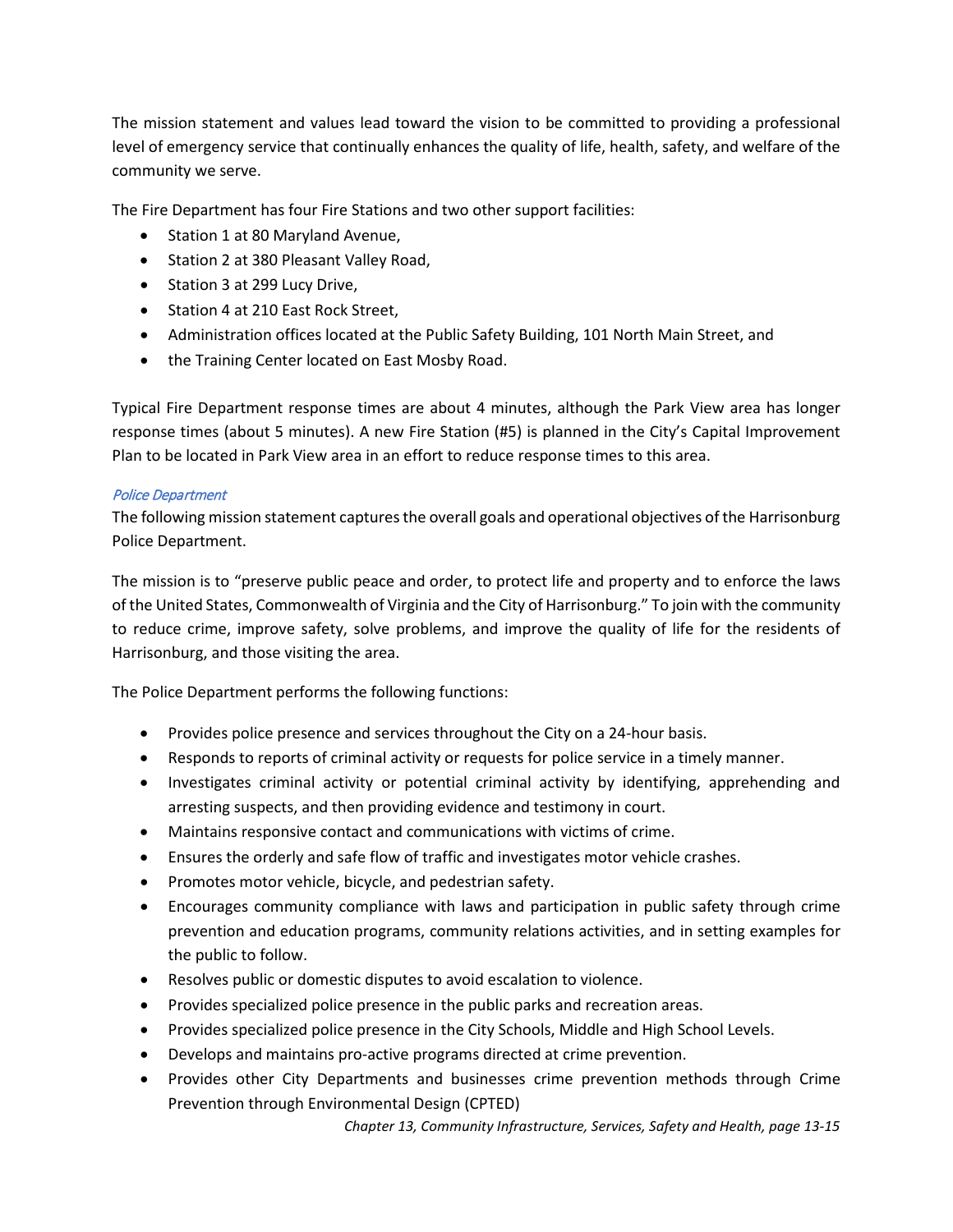The mission statement and values lead toward the vision to be committed to providing a professional level of emergency service that continually enhances the quality of life, health, safety, and welfare of the community we serve.

The Fire Department has four Fire Stations and two other support facilities:

- Station 1 at 80 Maryland Avenue,
- Station 2 at 380 Pleasant Valley Road,
- Station 3 at 299 Lucy Drive,
- Station 4 at 210 East Rock Street,
- Administration offices located at the Public Safety Building, 101 North Main Street, and
- the Training Center located on East Mosby Road.

Typical Fire Department response times are about 4 minutes, although the Park View area has longer response times (about 5 minutes). A new Fire Station (#5) is planned in the City's Capital Improvement Plan to be located in Park View area in an effort to reduce response times to this area.

# Police Department

The following mission statement captures the overall goals and operational objectives of the Harrisonburg Police Department.

The mission is to "preserve public peace and order, to protect life and property and to enforce the laws of the United States, Commonwealth of Virginia and the City of Harrisonburg." To join with the community to reduce crime, improve safety, solve problems, and improve the quality of life for the residents of Harrisonburg, and those visiting the area.

The Police Department performs the following functions:

- Provides police presence and services throughout the City on a 24-hour basis.
- Responds to reports of criminal activity or requests for police service in a timely manner.
- Investigates criminal activity or potential criminal activity by identifying, apprehending and arresting suspects, and then providing evidence and testimony in court.
- Maintains responsive contact and communications with victims of crime.
- Ensures the orderly and safe flow of traffic and investigates motor vehicle crashes.
- Promotes motor vehicle, bicycle, and pedestrian safety.
- Encourages community compliance with laws and participation in public safety through crime prevention and education programs, community relations activities, and in setting examples for the public to follow.
- Resolves public or domestic disputes to avoid escalation to violence.
- Provides specialized police presence in the public parks and recreation areas.
- Provides specialized police presence in the City Schools, Middle and High School Levels.
- Develops and maintains pro-active programs directed at crime prevention.
- Provides other City Departments and businesses crime prevention methods through Crime Prevention through Environmental Design (CPTED)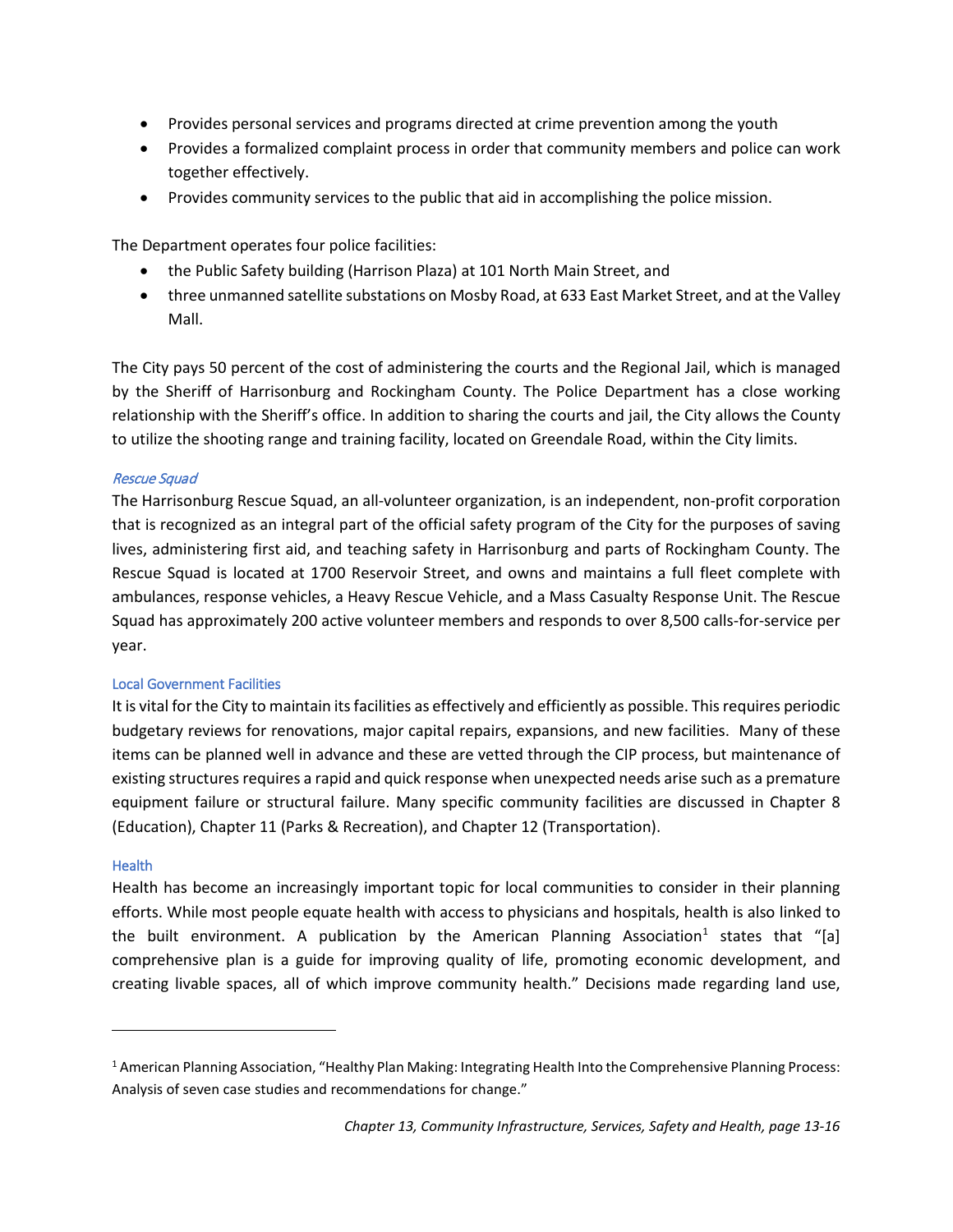- Provides personal services and programs directed at crime prevention among the youth
- Provides a formalized complaint process in order that community members and police can work together effectively.
- Provides community services to the public that aid in accomplishing the police mission.

The Department operates four police facilities:

- the Public Safety building (Harrison Plaza) at 101 North Main Street, and
- three unmanned satellite substations on Mosby Road, at 633 East Market Street, and at the Valley Mall.

The City pays 50 percent of the cost of administering the courts and the Regional Jail, which is managed by the Sheriff of Harrisonburg and Rockingham County. The Police Department has a close working relationship with the Sheriff's office. In addition to sharing the courts and jail, the City allows the County to utilize the shooting range and training facility, located on Greendale Road, within the City limits.

# Rescue Squad

The Harrisonburg Rescue Squad, an all-volunteer organization, is an independent, non-profit corporation that is recognized as an integral part of the official safety program of the City for the purposes of saving lives, administering first aid, and teaching safety in Harrisonburg and parts of Rockingham County. The Rescue Squad is located at 1700 Reservoir Street, and owns and maintains a full fleet complete with ambulances, response vehicles, a Heavy Rescue Vehicle, and a Mass Casualty Response Unit. The Rescue Squad has approximately 200 active volunteer members and responds to over 8,500 calls-for-service per year.

# <span id="page-16-0"></span>Local Government Facilities

It is vital for the City to maintain its facilities as effectively and efficiently as possible. This requires periodic budgetary reviews for renovations, major capital repairs, expansions, and new facilities. Many of these items can be planned well in advance and these are vetted through the CIP process, but maintenance of existing structures requires a rapid and quick response when unexpected needs arise such as a premature equipment failure or structural failure. Many specific community facilities are discussed in Chapter 8 (Education), Chapter 11 (Parks & Recreation), and Chapter 12 (Transportation).

# <span id="page-16-1"></span>**Health**

 $\overline{\phantom{a}}$ 

Health has become an increasingly important topic for local communities to consider in their planning efforts. While most people equate health with access to physicians and hospitals, health is also linked to the built environment. A publication by the American Planning Association<sup>[1](#page-16-2)</sup> states that "[a] comprehensive plan is a guide for improving quality of life, promoting economic development, and creating livable spaces, all of which improve community health." Decisions made regarding land use,

<span id="page-16-2"></span><sup>1</sup> American Planning Association, "Healthy Plan Making: Integrating Health Into the Comprehensive Planning Process: Analysis of seven case studies and recommendations for change."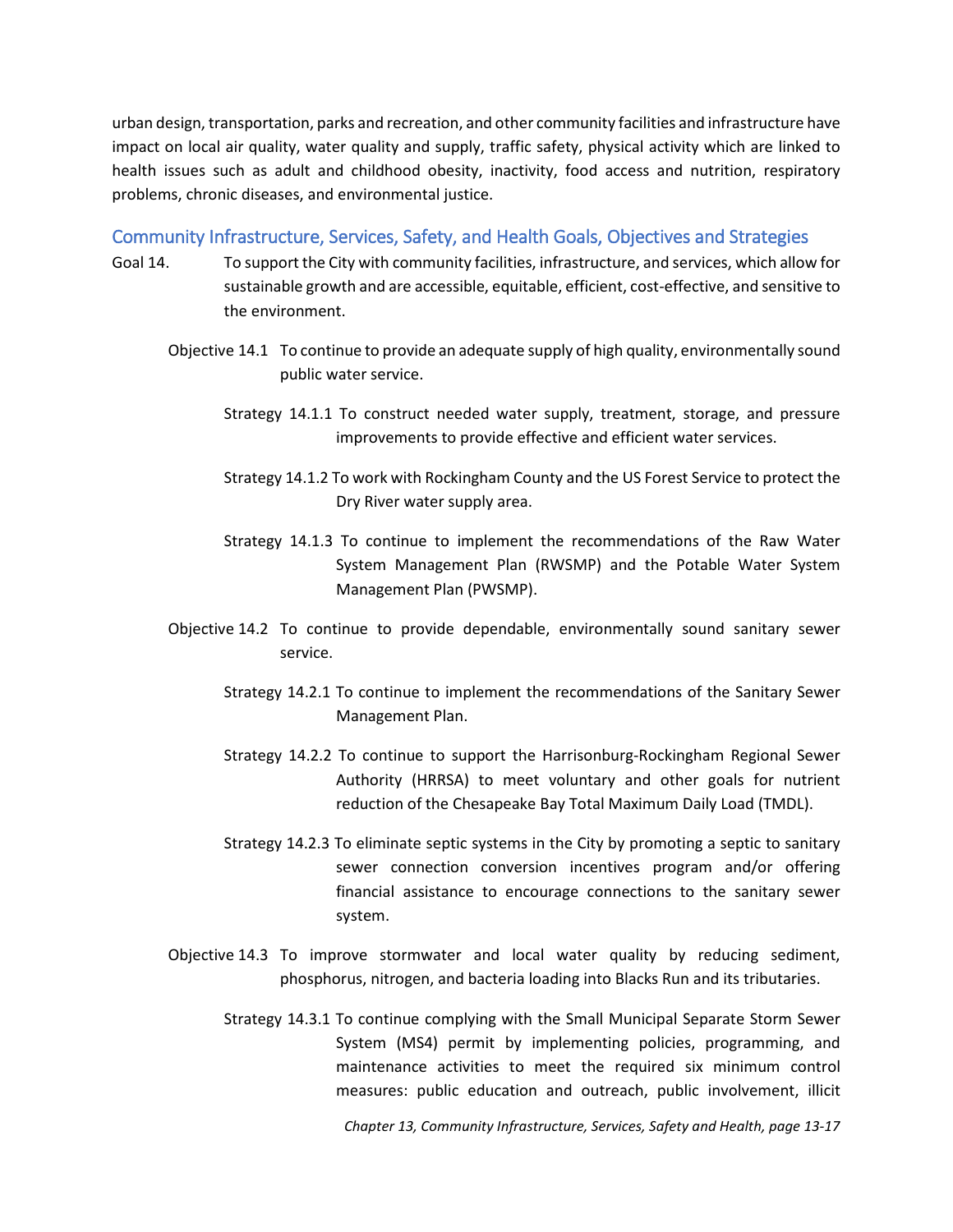urban design, transportation, parks and recreation, and other community facilities and infrastructure have impact on local air quality, water quality and supply, traffic safety, physical activity which are linked to health issues such as adult and childhood obesity, inactivity, food access and nutrition, respiratory problems, chronic diseases, and environmental justice.

# <span id="page-17-0"></span>Community Infrastructure, Services, Safety, and Health Goals, Objectives and Strategies

- Goal 14. To support the City with community facilities, infrastructure, and services, which allow for sustainable growth and are accessible, equitable, efficient, cost-effective, and sensitive to the environment.
	- Objective 14.1 To continue to provide an adequate supply of high quality, environmentally sound public water service.
		- Strategy 14.1.1 To construct needed water supply, treatment, storage, and pressure improvements to provide effective and efficient water services.
		- Strategy 14.1.2 To work with Rockingham County and the US Forest Service to protect the Dry River water supply area.
		- Strategy 14.1.3 To continue to implement the recommendations of the Raw Water System Management Plan (RWSMP) and the Potable Water System Management Plan (PWSMP).
	- Objective 14.2 To continue to provide dependable, environmentally sound sanitary sewer service.
		- Strategy 14.2.1 To continue to implement the recommendations of the Sanitary Sewer Management Plan.
		- Strategy 14.2.2 To continue to support the Harrisonburg-Rockingham Regional Sewer Authority (HRRSA) to meet voluntary and other goals for nutrient reduction of the Chesapeake Bay Total Maximum Daily Load (TMDL).
		- Strategy 14.2.3 To eliminate septic systems in the City by promoting a septic to sanitary sewer connection conversion incentives program and/or offering financial assistance to encourage connections to the sanitary sewer system.
	- Objective 14.3 To improve stormwater and local water quality by reducing sediment, phosphorus, nitrogen, and bacteria loading into Blacks Run and its tributaries.
		- Strategy 14.3.1 To continue complying with the Small Municipal Separate Storm Sewer System (MS4) permit by implementing policies, programming, and maintenance activities to meet the required six minimum control measures: public education and outreach, public involvement, illicit

*Chapter 13, Community Infrastructure, Services, Safety and Health, page 13-17*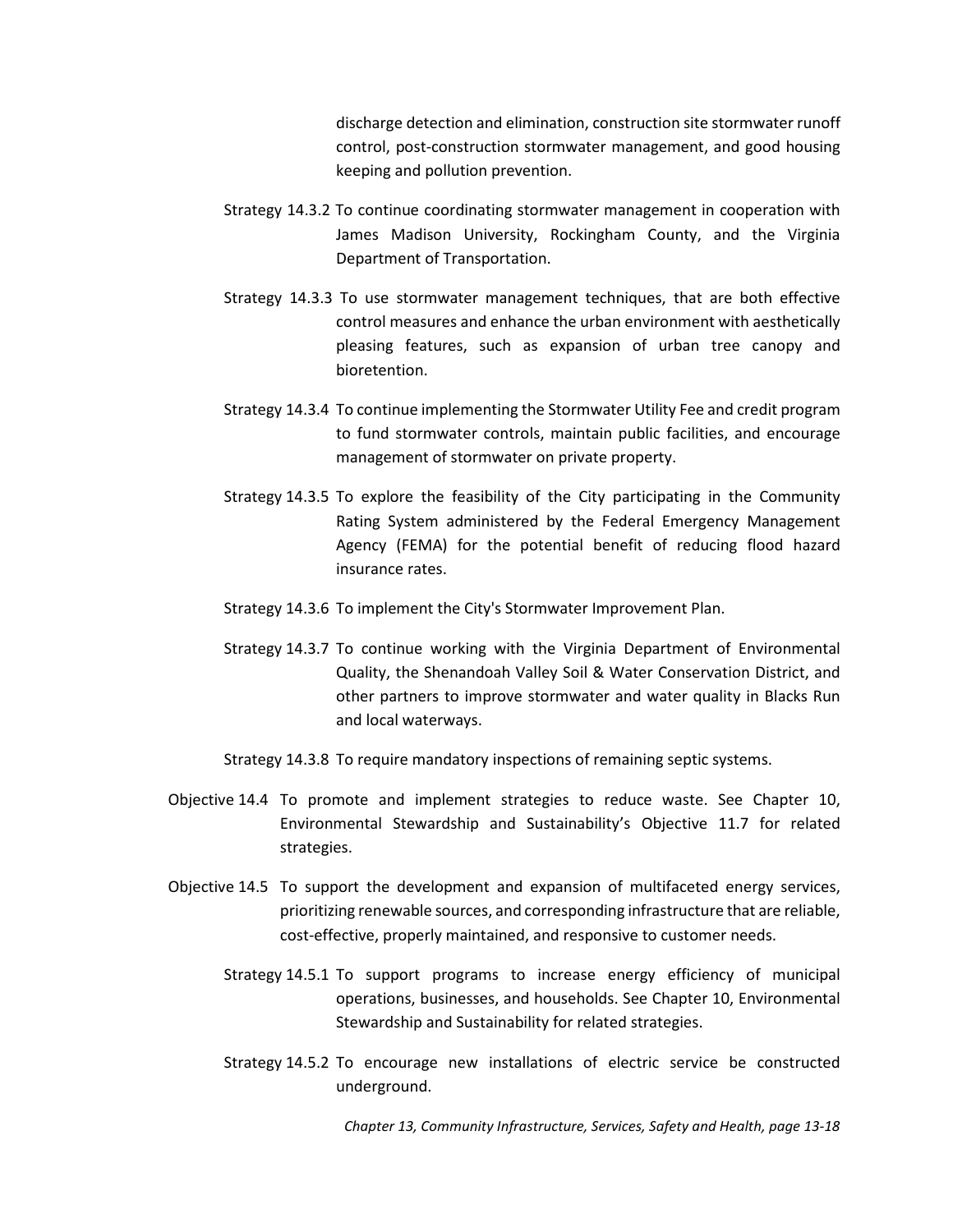discharge detection and elimination, construction site stormwater runoff control, post-construction stormwater management, and good housing keeping and pollution prevention.

- Strategy 14.3.2 To continue coordinating stormwater management in cooperation with James Madison University, Rockingham County, and the Virginia Department of Transportation.
- Strategy 14.3.3 To use stormwater management techniques, that are both effective control measures and enhance the urban environment with aesthetically pleasing features, such as expansion of urban tree canopy and bioretention.
- Strategy 14.3.4 To continue implementing the Stormwater Utility Fee and credit program to fund stormwater controls, maintain public facilities, and encourage management of stormwater on private property.
- Strategy 14.3.5 To explore the feasibility of the City participating in the Community Rating System administered by the Federal Emergency Management Agency (FEMA) for the potential benefit of reducing flood hazard insurance rates.
- Strategy 14.3.6 To implement the City's Stormwater Improvement Plan.
- Strategy 14.3.7 To continue working with the Virginia Department of Environmental Quality, the Shenandoah Valley Soil & Water Conservation District, and other partners to improve stormwater and water quality in Blacks Run and local waterways.

Strategy 14.3.8 To require mandatory inspections of remaining septic systems.

- Objective 14.4 To promote and implement strategies to reduce waste. See Chapter 10, Environmental Stewardship and Sustainability's Objective 11.7 for related strategies.
- Objective 14.5 To support the development and expansion of multifaceted energy services, prioritizing renewable sources, and corresponding infrastructure that are reliable, cost-effective, properly maintained, and responsive to customer needs.
	- Strategy 14.5.1 To support programs to increase energy efficiency of municipal operations, businesses, and households. See Chapter 10, Environmental Stewardship and Sustainability for related strategies.
	- Strategy 14.5.2 To encourage new installations of electric service be constructed underground.

*Chapter 13, Community Infrastructure, Services, Safety and Health, page 13-18*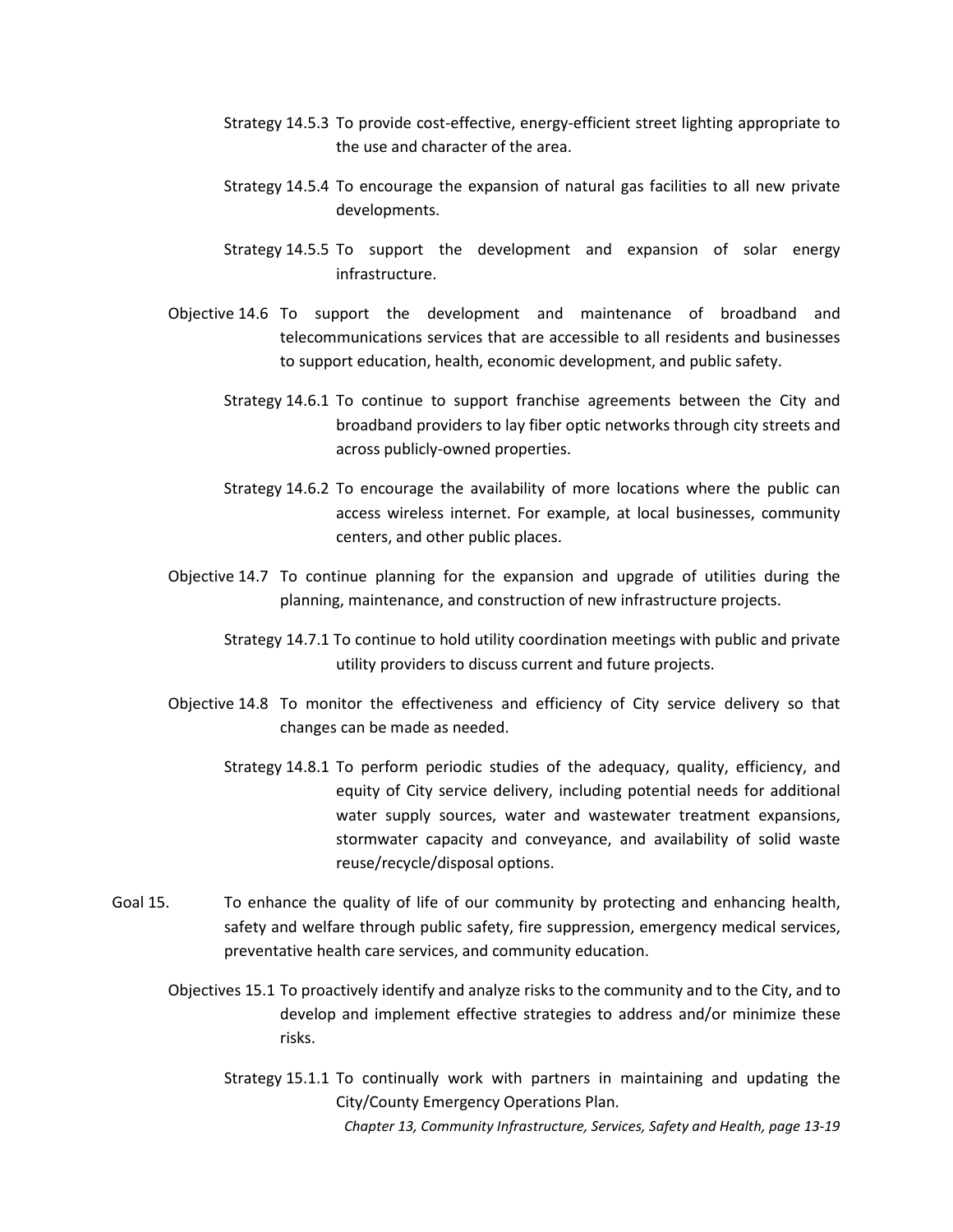- Strategy 14.5.3 To provide cost-effective, energy-efficient street lighting appropriate to the use and character of the area.
- Strategy 14.5.4 To encourage the expansion of natural gas facilities to all new private developments.
- Strategy 14.5.5 To support the development and expansion of solar energy infrastructure.
- Objective 14.6 To support the development and maintenance of broadband and telecommunications services that are accessible to all residents and businesses to support education, health, economic development, and public safety.
	- Strategy 14.6.1 To continue to support franchise agreements between the City and broadband providers to lay fiber optic networks through city streets and across publicly-owned properties.
	- Strategy 14.6.2 To encourage the availability of more locations where the public can access wireless internet. For example, at local businesses, community centers, and other public places.
- Objective 14.7 To continue planning for the expansion and upgrade of utilities during the planning, maintenance, and construction of new infrastructure projects.
	- Strategy 14.7.1 To continue to hold utility coordination meetings with public and private utility providers to discuss current and future projects.
- Objective 14.8 To monitor the effectiveness and efficiency of City service delivery so that changes can be made as needed.
	- Strategy 14.8.1 To perform periodic studies of the adequacy, quality, efficiency, and equity of City service delivery, including potential needs for additional water supply sources, water and wastewater treatment expansions, stormwater capacity and conveyance, and availability of solid waste reuse/recycle/disposal options.
- Goal 15. To enhance the quality of life of our community by protecting and enhancing health, safety and welfare through public safety, fire suppression, emergency medical services, preventative health care services, and community education.
	- Objectives 15.1 To proactively identify and analyze risks to the community and to the City, and to develop and implement effective strategies to address and/or minimize these risks.
		- *Chapter 13, Community Infrastructure, Services, Safety and Health, page 13-19* Strategy 15.1.1 To continually work with partners in maintaining and updating the City/County Emergency Operations Plan.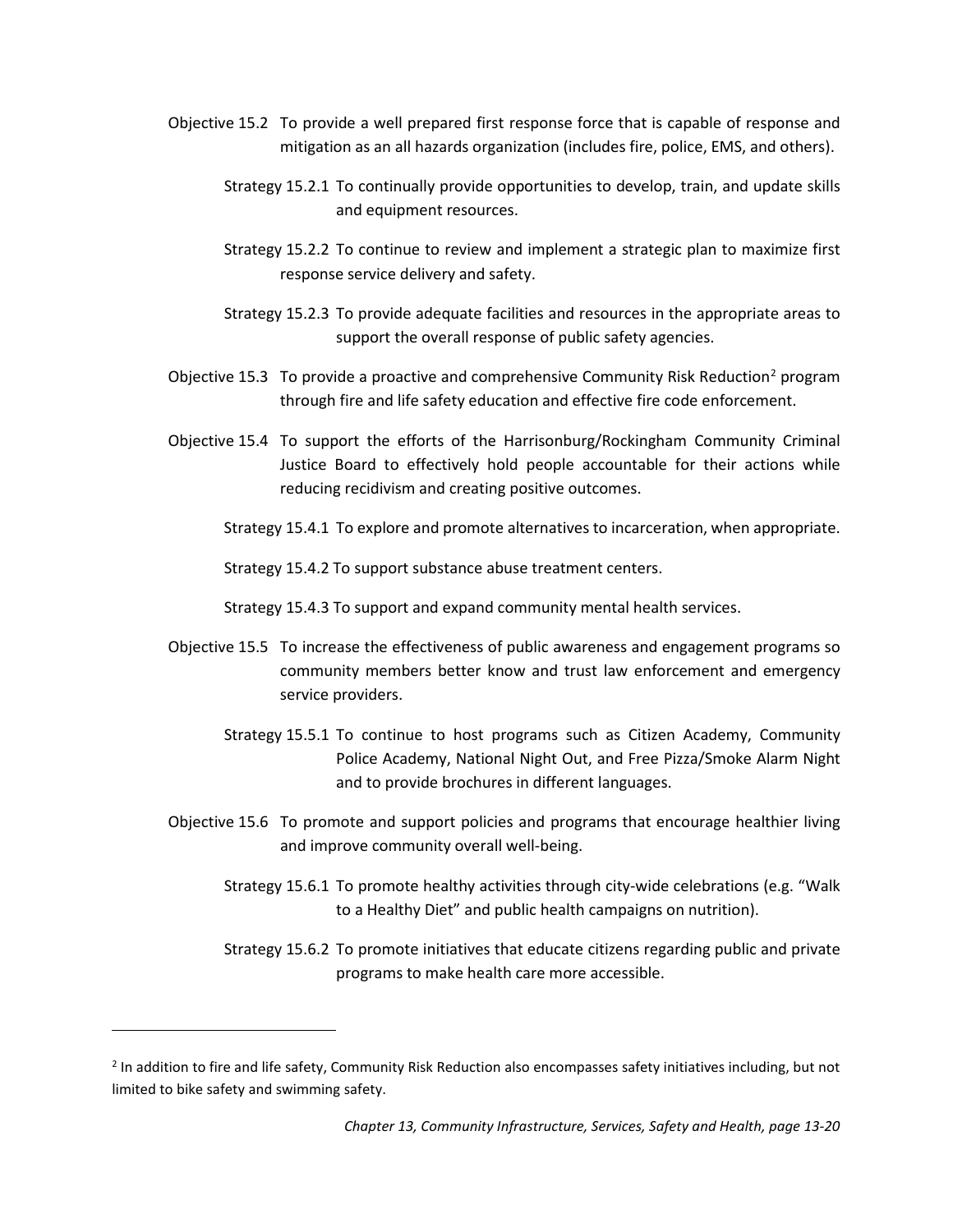- Objective 15.2 To provide a well prepared first response force that is capable of response and mitigation as an all hazards organization (includes fire, police, EMS, and others).
	- Strategy 15.2.1 To continually provide opportunities to develop, train, and update skills and equipment resources.
	- Strategy 15.2.2 To continue to review and implement a strategic plan to maximize first response service delivery and safety.
	- Strategy 15.2.3 To provide adequate facilities and resources in the appropriate areas to support the overall response of public safety agencies.
- Objective 15.3 To provide a proactive and comprehensive Community Risk Reduction<sup>[2](#page-20-0)</sup> program through fire and life safety education and effective fire code enforcement.
- Objective 15.4 To support the efforts of the Harrisonburg/Rockingham Community Criminal Justice Board to effectively hold people accountable for their actions while reducing recidivism and creating positive outcomes.
	- Strategy 15.4.1 To explore and promote alternatives to incarceration, when appropriate.

Strategy 15.4.2 To support substance abuse treatment centers.

Strategy 15.4.3 To support and expand community mental health services.

- Objective 15.5 To increase the effectiveness of public awareness and engagement programs so community members better know and trust law enforcement and emergency service providers.
	- Strategy 15.5.1 To continue to host programs such as Citizen Academy, Community Police Academy, National Night Out, and Free Pizza/Smoke Alarm Night and to provide brochures in different languages.
- Objective 15.6 To promote and support policies and programs that encourage healthier living and improve community overall well-being.
	- Strategy 15.6.1 To promote healthy activities through city-wide celebrations (e.g. "Walk to a Healthy Diet" and public health campaigns on nutrition).
	- Strategy 15.6.2 To promote initiatives that educate citizens regarding public and private programs to make health care more accessible.

 $\overline{\phantom{a}}$ 

<span id="page-20-0"></span><sup>&</sup>lt;sup>2</sup> In addition to fire and life safety, Community Risk Reduction also encompasses safety initiatives including, but not limited to bike safety and swimming safety.